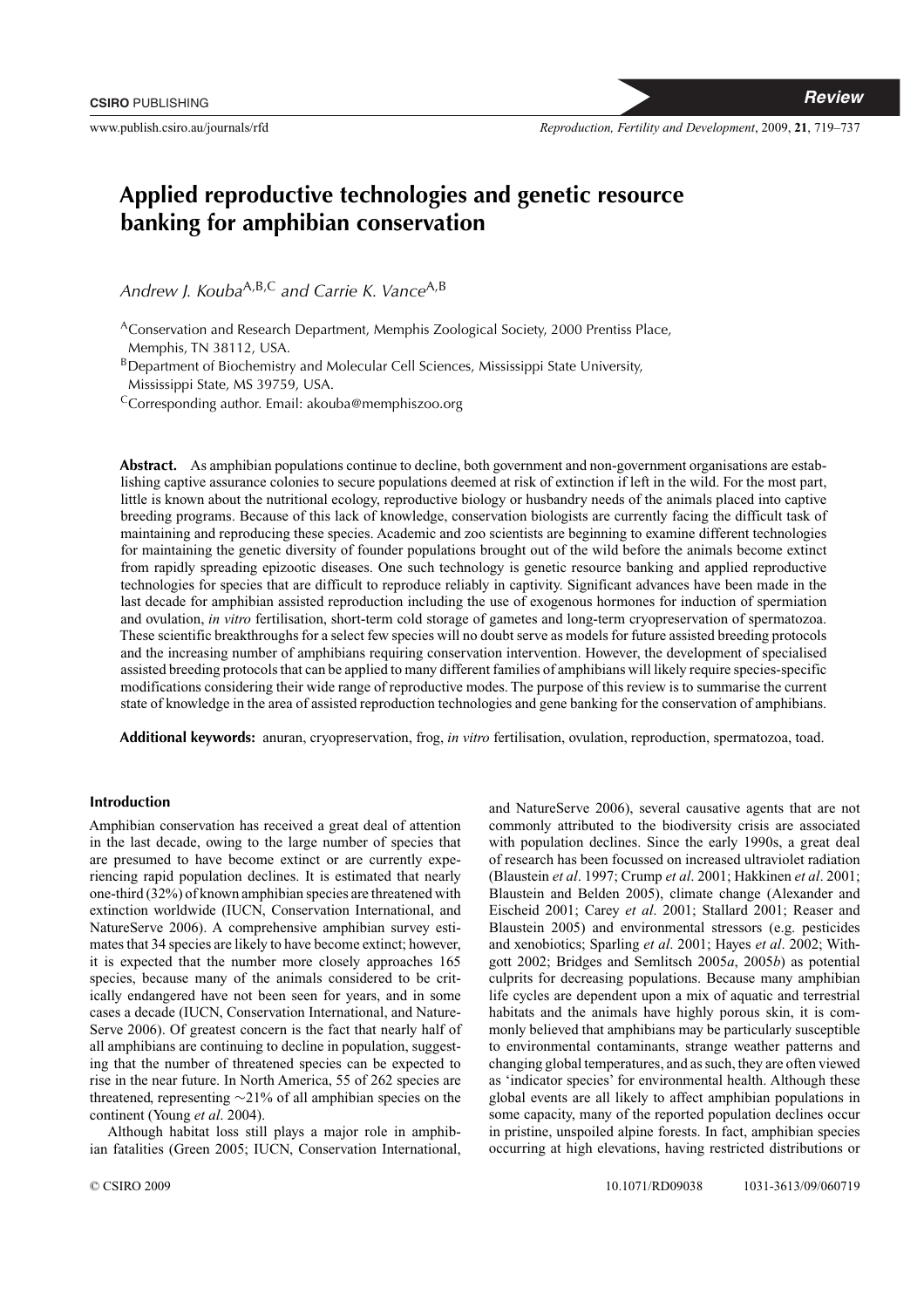characterised by terrestrial life cycles (do not have aquatic tadpoles) are more likely to be threatened than are species with other characteristics (IUCN, Conservation International, and Nature-Serve 2006). Why do these traits cause certain species to be more susceptible to decline? For as-yet unknown reasons, these amphibians appear to be more susceptible to a rapidly spreading disease known as chytrid fungus (*Batrachochytrium dendrobatidis*) (Pessier *et al*. 1999). The catastrophic epidemics caused by the spread of this fungus are causing mass extinctions of amphibian populations worldwide (Rabb 1999; Bradley *et al*. 2002; Williams *et al*. 2002).

A great deal of time and many resources have been applied towards documenting amphibian declines, monitoring the status of their populations, and exploring causal factors (Rabb 1999; Alford *et al*. 2001; Kiesecker *et al*. 2001), yet, comparatively little effort is devoted to preserving those species that are suspected to be most at risk. In 2005, an amphibian conservation action summit was held in Washington DC, USA, with the goal of determining how best to respond to the global amphibian crisis. One of the action steps that emerged from this summit was the need to secure, in zoological facilities, assurance colonies of amphibians that are in imminent danger of extinction (Gascon *et al*. 2007). However, due to the limited space and resources available to zoos and aquariums, these institutions will be unable to preserve the growing number of amphibian species experiencing population declines worldwide.

# *The amphibian genetic resource bank*

As the challenges, complexity and massive scale of such rescue efforts become more apparent, biologists are looking for additional means to secure some portion of the amphibian biodiversity at risk of being lost. The establishment of biomaterial resource collections to support captive breeding programs and research is one such tool that can be implemented and need not conflict or compete for resources with other *ex situ* or *in situ* conservation efforts. Soule (1991) proposed the creation of suspended *ex situ* programs, or genetic resource banks (GRBs), in which cryopreserved germplasm and seed banks maintained in a metabolically arrested state can contribute to biotic survival.The establishment of a GRB for amphibians is but one component of the toolbox needed to address the extinction crisis (Kouba *et al.* 2009) and strategies should be incorporated into species recovery plans to conserve as much diversity from founder populations at the initiation of captive assurance colonies. To provide the greatest variety of options for future species management or research, a collection of germplasm, embryos, tissues, DNA and cell cultures should be preserved (Ryder *et al*. 2000). Additionally, by creating biomaterial banks with a variety of different cell types and tissues, resources can be provided for other scientific disciplines such as pathogenesis of disease, phylogenetics, systematics and medical research.

For a GRB to be effective it is important to determine what the goal of its stored biomaterials should be. The initial goal of a GRB should be to help to maintain up to 90% of all existing gene diversity for an extended period (e.g. 100 years) by augmenting the effective population size long after the death of the gamete donors. Hence, GRBs are essentially the storehouses for amphibian genetic material, which can be deposited or withdrawn to support applied reproductive technologies (ART). Applied reproductive technologies are viewed as potentially important contributors to species conservation by helping to sustain the viability of extant populations through genetic management (Holt 2001). To establish such conservation measures, the development of GRBs is essential. These GRBs can then be used to store frozen spermatozoa, eggs and embryos from threatened populations, with the deliberate intention to use them in a breeding program in the future. Although GRBs have been established for various charismatic mega-vertebrates (Wildt 1992; Wildt *et al*. 1997), amphibians, reptiles and birds have been virtually ignored, placing them in greater danger of permanent widespread extinction than mammals. The benefits of establishing GRBs for mammalian conservation have been detailed extensively in several reviews (Wildt *et al*. 1997; Bainbridge and Jabbour 1998; Comizzoli *et al*. 2000; Pukazhenthi and Wildt 2004); however, similar concepts regarding the value of GRBs have not been presented for other vertebrate taxa, such as amphibians.

Several institutions initiated amphibian GRBs within the last decade including the Memphis Zoo, USA (Kouba *et al.* 2009), Cincinnati Zoo, USA (Roth and Obringer 2003), the University of Newcastle, Australia (Clulow *et al*. 1999) and the Institute of Cell Biophysics, Russia (Uteshev *et al*. 2002; Uteshev and Gakhova 2005), with each GRB containing various species of regional interest or conservation concern.While the primary goal of these research programs is to assist captive assurance colonies by decelerating the loss of genetic diversity, a by-product of their studies is a wealth of knowledge generated on the fundamental reproductive biology for rare species in population decline. The establishment of a GRB for amphibians is timely considering the precarious status of these animals in the wild and the enormous amount of information available on the biology of several key laboratory species. Since the early 1900s, amphibians have been widely used as model organisms for biological research, especially in the field of early experimental embryology. Because development in most anurans is external and their eggs are large, they can easily be manipulated *in vitro*. This wealth of knowledge on anuran fertilisation and embryo development will greatly assist in the production of ART for endangered amphibians and allow for the rapid use of gene-banked germplasm. Additional reasons for establishing GRBs for anurans include: (1) current accessibility to animal donors, (2) organised captive breeding and reintroduction programs exist for numerous species, (3) high fecundity with typically no parental involvement, (4) wild populations are at risk due to the rapid spread of disease and (5) several species are difficult to propagate in captivity. Moreover, a plethora of information is being collected on antibiotic peptides, anti-tumour agents, analgesics and adhesive compounds in frog skin (Tyler *et al*. 2007), which, if not preserved in GRBs, could be lost to science due to pandemic diseases such as chytrid fungus. Table 1 summarises several justifications for establishing a GRB for amphibians.

# *Advantages and opportunities of a GRB and associated ART for amphibian conservation*

The potential impact of GRBs is dependent not simply upon successful methods for cryostorage of spermatozoa, but also on the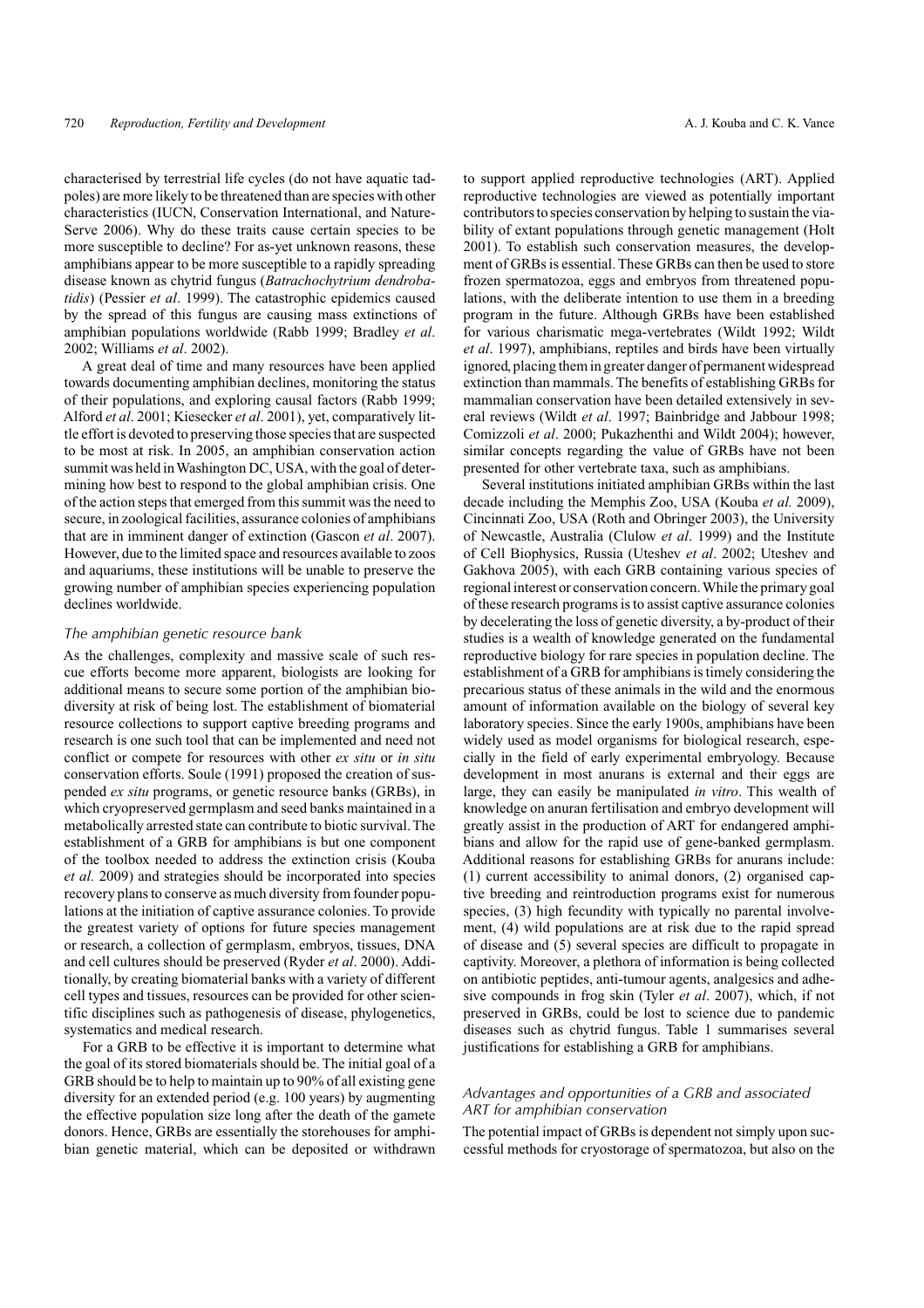#### **Table 1. Justification for establishing GRBs for amphibians (adapted from Holt** *et al***. 1996 and Bennet 2001)**

- *Reproductive failure*: incompatible breeding in toads and frogs could be overcome through the use of *in vitro* fertilisation
- *Increased security*: provides some protection against Chytridiomycosis outbreaks causing local extinctions to amphibian populations
- *Unlimited space*: due to space constraints for live animals, cryobanking offers a large amount of space to conserve diversity
- *Increased gene flow*: transportation of frozen gametes between zoos has advantages over moving live amphibians
- *Minimise introgression*: secures the integrity of a gene pool against the threat of hybridisation when introduced to new pond sites
- *Extend generation times*: the genetic lifespan of a toad or frog is extended thereby reducing loss of alleles (genetic drift)
- *Maximise genetic diversity*: storage of unrepresented founder amphibians, under-represented descendants and deceased animals
- *Minimise inbreeding*: restoring germplasm to unrelated or more distantly related amphibians from different breeding ponds
- *Manage effective population size* (*Ne*): equalise family size by manipulating age-specific fertility rates and sex ratios
- *Minimise selection*: detailed pedigree analysis combined with GRBs can reduce genetic drift and increase genetic diversity for small amphibian assurance colonies
- *Mutation*: extending generation lengths assists in decreasing the load of harmful mutations in small amphibian populations
- *Preservation of cell lines*: transgenic models in *Xenopus* spp. for human health studies
- *Future benefits*: possibilities of restoring lost genes; discovering medicinal compounds for curing illnesses; pathogenic studies for disease resistance; nuclear transfer or parthenogenesis (gynogenesis and androgenesis) experiments

related assisted technologies for manipulating reproductive processes and ovarian cycles to facilitate the utilisation of banked spermatozoa (Hodges 2001). Key among these technologies are those concerned with the timing of ovarian reproductive events, specifically, *in vivo* oocyte maturation, ovulation and oviposition. There is considerable variation in the length of amphibian ovarian cycles, both within and between species, and the prediction and timing of ovulation in natural cycles is not easy. Hence, there are several practical advantages of exerting external control over the timing of these events, particularly for improving the efficiency of*in vivo* or*in vitro* fertilisation (IVF). Because breeding in most amphibians occurs in a seasonal manner, the ability to induce maturation and ovulation in a quiescent (non-cyclic) ovary offers the potential for extending the breeding season and collecting gametes out of season for cryopreservation or IVF. Other advantages of manipulating the ovarian cycle and oviposition in amphibians include: (1) preventing retention of mature eggs (dystocia), (2) circumventing hibernation requirements for inducing reproductive behaviour, known to induce bacterial and fungal infections and (3) synchronising egg and sperm release to optimise fertilisation.

A common question often posed by reproductive biologists is how to actively incorporate gamete material (e.g. spermatozoa) stored in a GRB into a captive breeding program that necessitates the use of ART? This has been a difficult question to answer as challenges associated with animal management often complicate the application of assisted breeding technologies. While GRBs are useful to any species management program, the application of ART has not proven very effective in mammals and is being regularly implemented in only one species reintroduction program, that of the black-footed ferret (Howard *et al*. 2003; Howard and Wildt 2009). Invasive techniques like oestrous synchronisation, artificial insemination, IVF, and embryo transfer along with stress-related anaesthetics have all proven to be difficult to establish reliably in exotic mammalian species. By contrast, many aquatic-breeding amphibians exhibit external fertilisation (Whitaker 2001), eliminating the need for stressful invasive techniques and anaesthetics. Therefore, conserving amphibians

through GRBs and ART is likely to be highly successful, especially considering the simplistic nature of amphibian external fertilisation and development in an undefined medium, such as water.

The low numbers of oocytes produced during a mammalian oestrous cycle and the requirement for internal fertilisation and placental development places mammals at a considerable disadvantage compared with amphibians when evaluating the long-term application and success ofART in population management. For instance, there are very few examples in the literature where mammals were produced by cryopreserved germplasm and subsequently released to the wild. In contrast, the potential success of such conservation technologies for amphibians is much greater when considering the high fecundity rate (up to 5000 offspring in a single reproductive event), producing enormous populations that can be reintroduced into suitable habitat. In fact, reintroductions have already taken place for many threatened species, such as the Wyoming toad, Puerto-Rican crested toad, Houston toad, midwife toad, boreal toad, green and golden bell frogs, Ramsey Canyon leopard frog, Romer's tree frog and Tarahumara frog from natural breeding (Griffiths and Pavajeau 2008; Kouba *et al.* 2009; B. Foster and D. Barber, pers. comm.) and it would take little additional effort to produce animals by ART for release into the wild. However, using banked genetic material for ART in amphibians will require further studies to improve upon present cryopreservation protocols.

GRBs andART will also be useful in addressing several other pressing issues for captive breeding of amphibians. Due to disease concerns and quarantine issues related to the transfer of animals between institutions, many genetically valuable animals are not being moved between facilities in time to breed during the narrow seasonal window needed for release of tadpoles. Having frozen stored material on hand could serve as a back-up if males cannot be moved out of quarantine in time, or as an alternative to moving males between facilities. Furthermore, multiple paternities could be generated from one egg mass by using gene-banked spermatozoa from many different males and conducting IVF. Although the spermatozoa did not originate from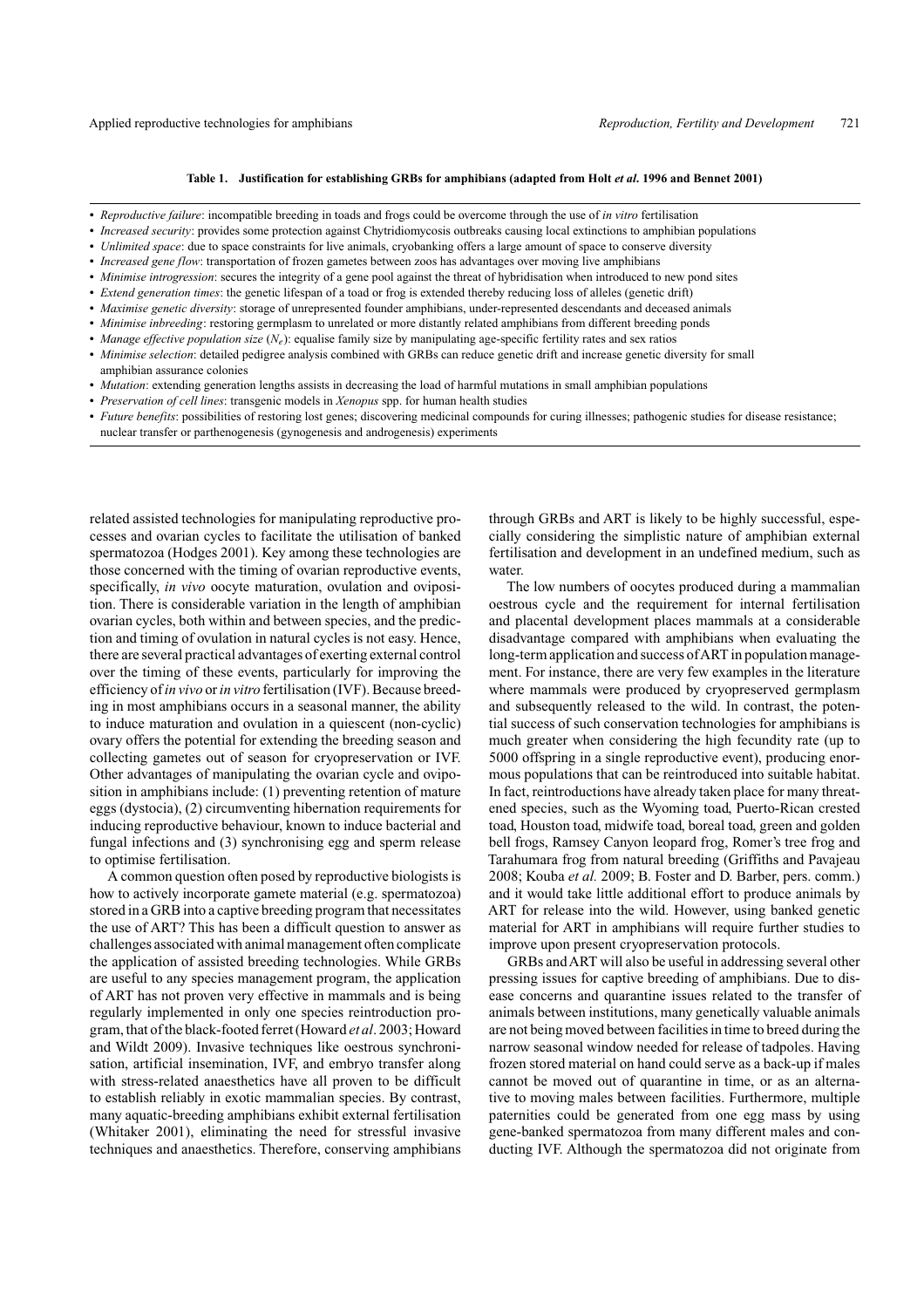frozen–thawed samples, the use of multiple sires to fertilise eggs has already proven to be effective in the Wyoming toad (Browne *et al*. 2006*b*). As ART becomes more significant in reproducing amphibian captive stock, as is commonplace in the fish industry, it will be possible to fertilise a single female's eggs with spermatozoa from numerous males of genetic importance. Another advantage to gene banking amphibian spermatozoa is that for many institutions space is a limiting factor. This problem could be minimised by reducing the number of males held in captive facilities if sperm samples were available in cryostorage and ART protocols were available for the targeted species. Lastly, male amphibian sperm production is often seasonally dependent, especially for animals that hibernate. Low reproductive output or poor fertilisation rates from seasonal fluctuations in sperm production could be overcome by banking spermatozoa from males during the height of seasonal reproduction, insuring that sufficient numbers of spermatozoa are available for breeding any time of the calendar year. However, procurement of a suitable number of gametes for IVF and gene banking is sometimes quite challenging for species in which studies utilising exogenous hormone stimulation are limited.

# **Hormonal control of spermiation and ovulation**

There are two commonly used hormone preparations for inducing spermiation and ovulation in amphibians, human chorionic gonadotropin (hCG) and luteinising hormone releasing hormone (LHRH) (reviewed in Whitaker 2001). Due to some inherent risk associated with administration of these hormones they should only be used when natural reproduction fails or for research studies designed to improve their use. In addition to LHRH and hCG for stimulating reproduction, frog pituitary extracts, containing a myriad of other hormones, can be purchased from commercial dealers or can be prepared by following the guidelines described by Rugh (1965). Typically, pituitary preparations are administered via the dorsal lymph sac to stimulate sperm letdown or ovulation into the cloacae (Cabada 1975; Subcommittee on Amphibian Standards 1996). However, it should be noted that pituitary extracts may harbor transmissible diseases and some caution should be used regarding the species and source of the extracts. In general, pituitary extracts are discouraged and rarely used considering the global loss of amphibians and the additional risks these extracts pose.

When first considering the use of exogenous hormones for assisted reproduction, careful consideration needs to be given to the route of administration. Injection sites that receive the greatest targeting in the literature are intra-peritoneal (i.p.) (Obringer *et al*. 2000; Kouba *et al*. 2003; Roth and Obringer 2003; Browne *et al*. 2006*a*, 2006*b*) or administration via the dorsal lymph sac (Wolf and Hedrick 1971). *Bufo americanus* produced greater amounts of spermatozoa and had higher circulating levels of plasma LH when receiving an i.p. injection compared with either subcutaneous or ventral/dorsal absorption (Obringer *et al*. 2000). Rowson *et al*. (2001) attempted to find a means whereby ventral absorption could be improved by testing various carrier or chaperone agents that would facilitate cutaneous transport across the integument. Of those compounds tested, dimethylsulfoxide (DMSO) provided the best results with 70% of the animals producing spermatozoa in response to treatment; however, sperm concentration was significantly lower than that obtained by i.p. injection. Moreover, the use of DMSO on the toads' dermis caused a swelling and reddening of the tissue in the immediate treatment area suggesting that some adverse health effects might have developed. Due to the selective transport nature of amphibian skin it is uncertain whether a topical hormone will ever provide as definitive results for sperm concentration as i.p. or dorsal lymph sac injections. However, research in this area is still warranted especially for amphibians the size of dart frogs (*Dendrobates*spp.) considering that these species are extremely small and it is very difficult to safely administer hormone injections even through 30-gauge needles. It may be that some frustrations in captive breeding programs using exogenous hormones are a result of inappropriate administration sites, such as in the leg muscle or under the skin, which may not provide the best route for circulation in amphibians.

Although the ability of exogenous hormones to stimulate spermiation in live adult anurans has been known for nearly 60 years, the majority of studies to date sacrifice the male to obtain sperm suspensions from testicular macerates (Wolf and Hedrick 1971; Hollinger and Corton 1980; Browne *et al*. 1998, 2002*a*, 2002*b*, 2002*c*, 2002*d*; Edwards *et al*. 2004; Fitzsimmons *et al*. 2007). Arguably, the advantage of using testis macerates is that a much higher sperm concentration can be obtained for fertilisation when compared with using hormonally stimulated live animals to obtain spermic urine. However, the highest fertilisation rates*in vitro* (Cabada 1975; Browne *et al*. 1998; Edwards *et al.* 2004) for ∼100–200 toad eggs is achieved with sperm concentrations in the range of  $10^5$ – $10^6$  spermatozoa mL<sup>-1</sup>, which can be readily obtained from live animals using hormonal stimulation (Iimori *et al*. 2005; Browne *et al*. 2006*b*; Kouba *et al.* 2009). Waggener and Carroll (1998*a*) point out that, if sacrificed, the genetic contribution of the male cannot be studied in subsequent experiments, nor can *in vitro* studies on gamete function be examined accurately due to sperm preparations that contain both live and dead sperm cells as well as testicular accessory cells. Moreover, such sacrificial techniques are inappropriate for endangered animals where every male is genetically valuable. Non-invasive studies on induced spermiation in common model species (Waggener and Carroll 1998*a*; Obringer *et al*. 2000; Rowson *et al*. 2001; Kouba *et al*. 2003, 2009; Roth and Obringer 2003; Iimori *et al*. 2005) are more appropriate for application to endangered species when the goal is long-term preservation of the germ line and reproduction.

# *Exogenous hormone use in male amphibians*

In the late 1940s, Galli-Mainini of Argentina developed a human pregnancy test that involved injecting male*Bufo arenarum* with a small portion of urine from pregnant human female test subjects (Galli-Mainini 1947, 1948). After 3–4 h, spermic urine could be collected from the toad's cloacae by introduction of a small pipette, confirming the pregnancy. For nearly 30 years following this discovery, male amphibians were used as pregnancy test models and it was not until the discovery of monoclonal antibodies in the 1970s that the bioassay technique using live animals was replaced with immunoassays. The active hormone in a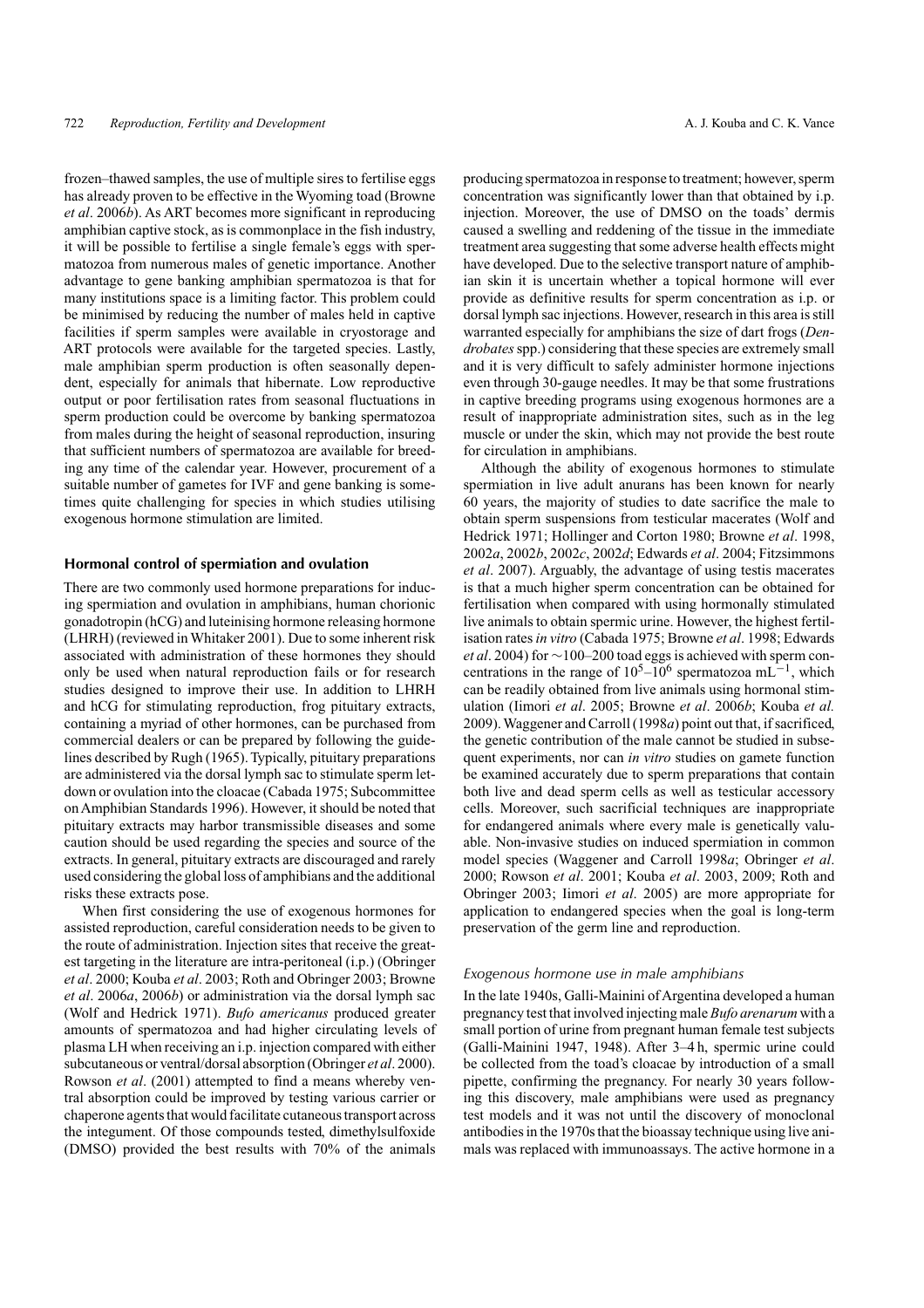

**Fig. 1.** Average sperm concentration in urine over time after a single intraperitoneal hormone injection of 300 IU hCG, for three different species of toads (*Bufonids*).

pregnant woman's urine that induces spermiation and ovulation in amphibians is hCG and is known to have LH-like bioactivity. Considerable sequential and structural overlap occurs between the β subunits of LH and hCG (Norris 2007), which likely allows for this cross-reactivity between human and amphibian hormones and their receptors. Genes for both LH and hCGβ subunits, which confer their unique biological activity, are located on chromosome 19, thus the βhCG gene may have arisen from an early duplication of the βLH gene sometime during the period when mammals evolved from reptiles (Norris 2007).

The hormone hCG induces spermiation in a wide variety of toads and frogs (McKinnell *et al*. 1976; Easley *et al*. 1979; Subcommittee on Amphibian Standards 1996; Clulow *et al*. 1999; Iimori *et al*. 2005; Browne *et al*. 2006*a*, 2006*b*; Pozzi *et al.* 2006) and is commonly used in the commercial breeding of *Xenopus laevis* (Schultz and Dawson 2003). In male amphibians, testosterone secretion increases in response to an hCG challenge for *Bufo marinus* (Iimori *et al*. 2005) and *Rana tigrina* (Kurian and Saidapur 1982) and testosterone concentrations peaked 2 h after administration of hCG for *Bufo marinus*. Peak sperm production typically occurs 3–6 h after administration of hCG with concentrations declining to near zero 12–24 h later for *Bufo baxteri* (Browne *et al*. 2006*a*), *Bufo fowleri* (Kouba *et al.* 2009) and *Bufo boreas boreas* (Fig. 1). Fig. 1 shows the concentration of spermatozoa produced over time in response to 300 IU hCG for three different species of male bufonids. The time to peak sperm production shown for the three bufonids in Fig. 1 supports the observations by Iimori *et al*. (2005) that sperm production is highest shortly after testosterone concentration is maximal. Species-specific differences can be observed in time to peak sperm production and concentration of spermatozoa, highlighting the observation that when adapting existing protocols to a new species, it will be important to understand how the animals respond to hormones in order to provide optimal chances for fertilisation. In contrast to bufonids, *Rana pipiens* sperm production, after a combined treatment of hCG

 $(500 \text{ IU}) + \text{LHRH} (15 \mu \text{g})$ , occurs rapidly with peak production in 30–60 min and is depleted in 2–3 h (Kouba *et al.* 2009).

While hCG is most commonly used for research employing IVF (Browne *et al*. 2006*a*, 2006*b*) and for commercial breeding of *Xenopus* species (Schultz and Dawson 2003), it is rarely used in zoological facilities or for captive breeding programs, where natural breeding is preferred over IVF. In zoos and aquariums the hormone LHRH has been used extensively for stimulating spermiation in toads and frogs (Easley *et al*. 1979; Goncharov *et al*. 1989; Waggener and Carroll 1998*a*; Rowson *et al*. 2001; Whitaker 2001; Kouba *et al*. 2003; Roth and Obringer 2003) as well as salamanders and newts (Vellano *et al*. 1974; Goncharov *et al*. 1989). Several different hormones and synthetic analogues of LHRH and LH have also been tried over the years for stimulating breeding in amphibians. The most effective synthetic analogue of LHRH to date has been D-Ala6, des-Gly10 ethylamide (Arimura *et al*. 1974), which has been modified for an extended half-life *in vivo*, thus increasing its effectiveness. Originally, this LHRH derivative was tested in goldfish (Lam *et al*. 1975) and subsequently gained popularity for assisted breeding in the commercial fish industry (Lam 1982), but has since proven effective in amphibians. However, in contrast to the efficient hormone application within the commercial fish industry, specific information regarding hormone concentrations or administrative procedures for amphibians has traditionally been passed along by word of mouth between institutions (Whitaker 2001), and the optimisation of LHRH derivatives for amphibian breeding remain largely unexplored.

The general lack of knowledge regarding appropriate LHRH hormone dosages for individual species has led to many frustrations that are currently encountered during assisted breeding in zoological institutions (e.g. poor fertilisation rates of what appear to be good quality eggs). Goncharov *et al*. (1989) found a wide range of sensitivity to LHRH after testing more than 40 amphibian species for induced spawning via exogenous hormone treatment. In some cases amphibians could be induced to spawn after one treatment of LHRH at  $2 \mu g kg^{-1}$ , whilst in other instances repeated injections were needed at much higher concentrations  $(8 \text{ mg kg}^{-1})$ , representing a 4000-fold range in hormone potency. Because the LHRH dosage, number of injections, and intervals between injections differed so dramatically between species in these experiments (Vellano *et al*. 1974; Goncharov *et al*. 1989) it was noted early on that specific protocols would need to be developed for each. Thus, there is a great need for empirical studies on the efficacy of LHRH and its derivatives in inducing spermiation for anuran species being brought out of the wild to establish assurance colonies and that are difficult to breed in captivity.

In our laboratory, a direct comparison of the effectiveness of hCG (50–500 IU) and LHRH (0.1–10  $\mu$ g) to induce spermiation in *Bufo fowleri* revealed that hCG provided significantly greater sperm concentration of better quality than LHRH (A. J. Kouba, C. Milam, M. Joyce, J. delBarco-Trillo, M. Carr, unpubl. data). However, LHRH induced more males to amplex females and display reproductive behaviours, suggesting that the hormone's actions have a stronger effect at the level of the brain, yet are not as effective in stimulating spermiation. Research is currently underway to see if a cocktail mixture of the two hormones, hCG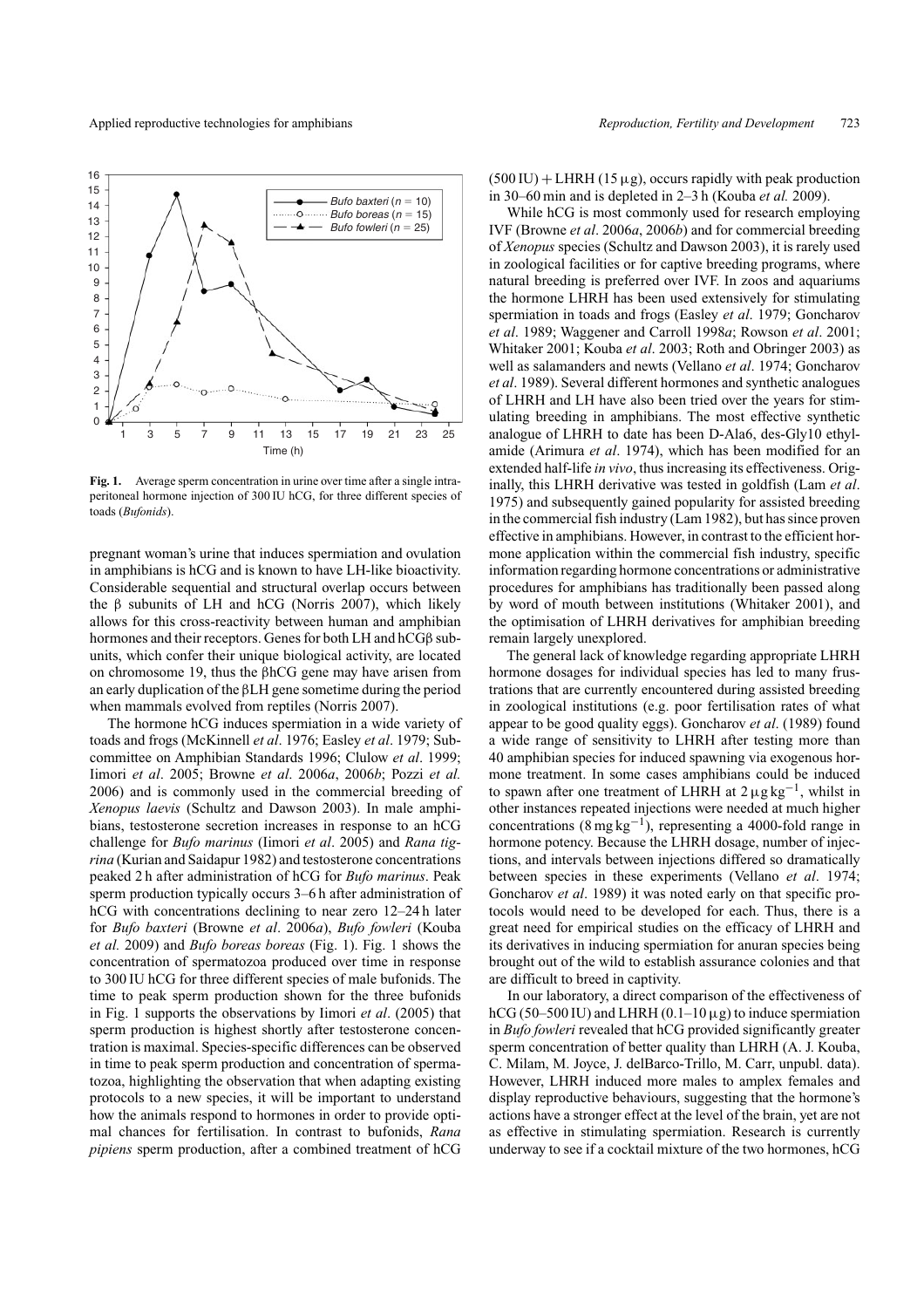and LHRH, provides a better response than either hormone individually. Human CG has been used on a limited basis for induced natural breeding in the endangered *Bufo baxteri* (B. Foster, pers. comm.) and *Peltophrynes lemur* (D. Barber, pers. comm.) breeding programs with mixed results. The hormone hCG may be ineffective on its own for stimulating natural amplexus and mating in many species; however, its usefulness for IVF is much more relevant as higher concentrations of spermatozoa can be collected via cloacal lavage or urinary stimulation compared with LHRH.

## *Multiple use of hormones over time*

For mammals, the efficacy of hCG over time wanes and is determined by an immunogenic response and production of gonadotropin-neutralising immunoglobulins due to administration of large foreign glycoproteins (Swanson 2006).At most, 3–4 injections may be effective in mammals before a sufficient antibody response is mounted to negate the hormone's effectiveness (Swanson *et al*. 1995, 1997). Amphibians, on the other hand, do not have as highly evolved antibody-based defence mechanisms and rely primarily on antimicrobial skin secretions or other granular substances for protection against pathogens (Duellman and Trueb 1986). Hence, amphibians can receive multiple injections throughout the year with no adverse immunological response. In our laboratory, male *Bufo fowleri* have been injected every other week for several years with no decrease in the number of responders or sperm concentration (A. J. Kouba and C. K. Vance, unpubl. data). The importance of this immunologic difference cannot be underscored enough and has been one of the primary reasons that ART in amphibians has advanced so rapidly and has a greater chance for success than in mammals. For example, repeated hormonal stimulations of endangered Wyoming toads (*Bufo baxteri*) are necessary each year and have resulted in over 100 000 tadpoles released into the wild (Dreitz 2006; B. Foster, pers. comm.). Wyoming toads have never bred in captivity without one sex having received hormone stimulation (A. Odum, pers. comm.) and the success of this program would be limited if not for the continued administration of hormones on a yearly basis to the same individual animals. However, Roth and Obringer (2003) found that *Bufo marinus* treated with LHRH twice weekly showed sperm depletion at a higher rate than those treated once a week. This response is most likely due to downregulation of LHRH receptors and time needed to recycle these proteins back to the cell membrane, rather than to an immunologic response. Some evidence suggests that male amphibians procured from the wild respond poorly to exogenous hormones outside of their normal breeding season (Biesinger and Miller 1952); however, male anurans maintained in a laboratory setting under constant environmental conditions tend to respond better to exogenous hormones than those recently acquired from the wild during periods of aestivation.

### *Exogenous hormone use in female amphibians*

The induction of ovulation in female amphibians by exogenous hormone administration has also been known for nearly 70 years. Similar to the pregnancy test described in the previous section using males, human urine containing hCG stimulates ovulation in female frogs (Bellerby 1934; Shapiro and Zwarenstein 1934). The worldwide distribution of amphibians for pregnancy testing was an enormous enterprise for more than 30 years and in 1962 more than 11 000 amphibians were imported into South Australia alone for pregnancy testing (Tyler *et al*. 2007). It has been surmised that this worldwide distribution of frogs, especially *Xenopus laevis* out of South Africa for pregnancy testing, may have initiated the global spread of the epizootic disease chytrid fungus (Weldon *et al*. 2004). While many studies involving sperm collection for ART utilised testis macerates from sacrificed animals, oocyte collection has predominantly been non-invasive or involved minimal stress. Detailed information on the use of hCG, LHRH or pituitary homogenates to induce ovulation is limited to only a few key laboratory anuran species (e.g. *Xenopus laevis* and *Rana pipiens*) and virtually nothing is known for urodeles or caecilians.

One of the rate-limiting steps in developing ART for amphibians is the acquisition of gametes, especially oocytes. Whereas males can be sacrificed and testis macerates collected easily for IVF, obtaining fertilisable oocytes can sometimes be difficult. Females receiving exogenous hormones have been shown to ovulate spontaneously (Browne *et al*. 2006*a*, 2006*b*) or oocytes can be stripped from the female after gentle pressure (Subcommittee on Amphibian Standards 1996). Injections of hCG or LHRH can result in ovulation of fertilisable eggs up to 7 h after administration (Brun 1975; C. K. Vance and A. J. Kouba, unpubl. data) due to contributions of oviducal secretions not present with eggs derived from the body cavity (Wolf and Hedrick 1971; Ishihara *et al*. 1984; Krapf *et al*. 2007). Body cavity oocytes are not capable of fertilisation unless co-incubated with steroids in culture. Progesterone can induce final maturation of amphibian oocytes *in vitro* within ∼24 h (Schuetz 1971; Masui and Clarke 1979). It is preferable to develop protocols for spontaneous ovulation using non-invasive hormone techniques as egg jelly from oviducal secretions also plays an important role in preparing the spermatozoa for fertilisation (Ishihara *et al*. 1984) and especially in helping spermatozoa acquire the ability to undergo the acrosome reaction (Ueda *et al*. 2002).

The hormone LHRH (Arimura *et al*. 1974) has been used extensively for induction of ovulation by captive breeding programs in the USA (Whitaker 2001). Concentrations of LHRH used are typically in the range of  $2-6 \mu g/50 g$  toad or frog; however, appropriate concentrations have rarely been tested empirically and are usually associated with trial-and-error breeding attempts, with more errors than successes. Whereas LHRH is used extensively to induce spermiation in male anurans (Waggener and Carroll 1998*a*; Roth and Obringer 2003), its use for stimulating ovulation is less studied. Currently, the captive breeding programs for the endangered *Peltophrynes lemur*, *Bufo boreas* and *Bufo baxteri* all recommend an LHRH concentration of  $0.1 \mu$ g/g toad to induce ovulation. When animals are left unhibernated LHRH is not very efficient at stimulating ovulation, yet LHRH combined with periods of low temperatures before hormone stimulation provide a higher frequency of ovulation success (D. Barber and B. Foster, pers. comm.). Because extended hibernation can cause death to the animals from bacterial, viral or fungal infections, there is a rising interest in the use of exogenous hormones alone for induction of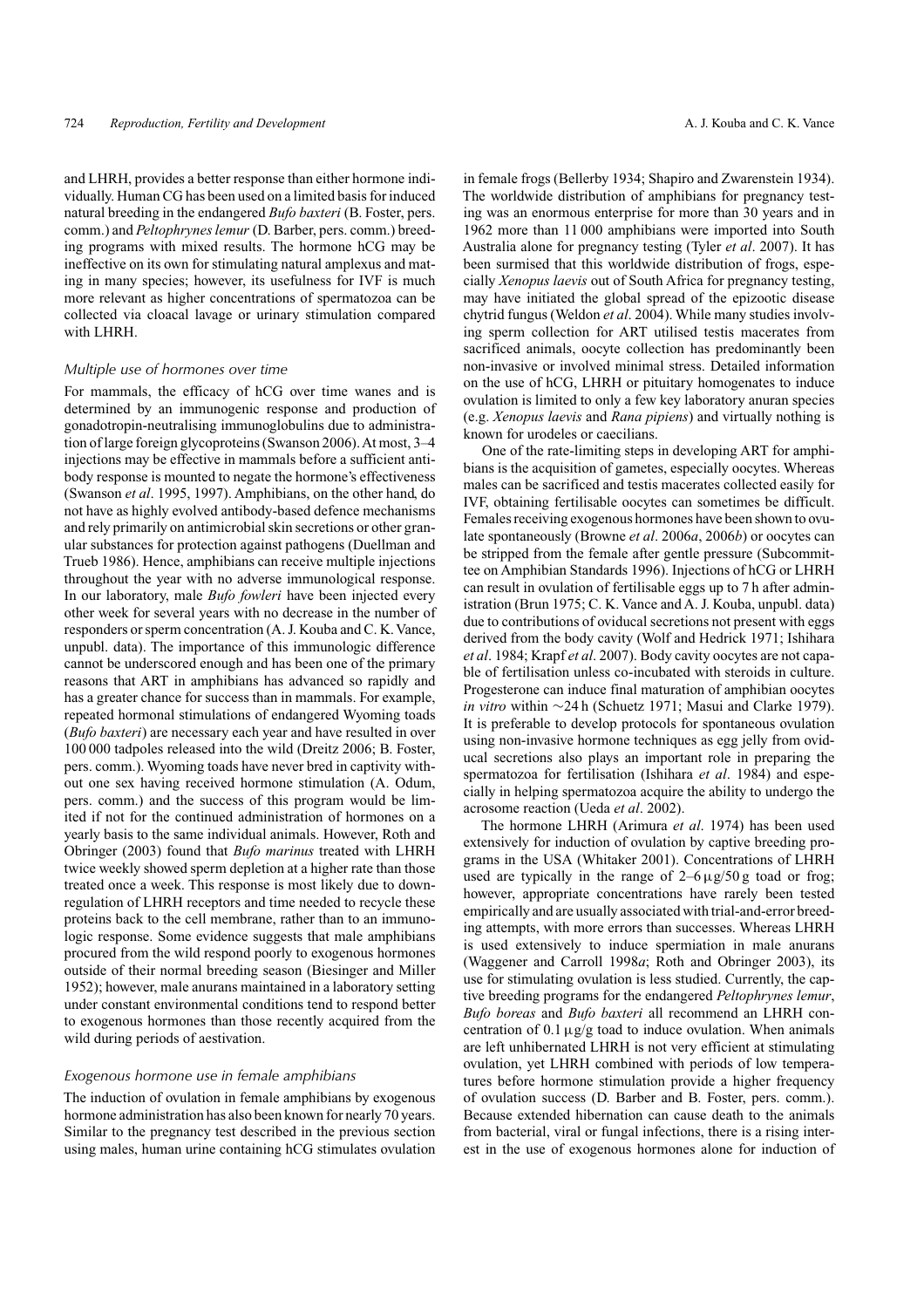

**Fig. 2.** Ultrasound images of an American toad (*Bufo americanus*), right and left side, (*a*) that did not ovulate compared with (*b*) a female that ovulated after hormone administration with hCG. The ovarian tissue is full of oocytes before hormone administration, yet after treatment ovarian tissue mass falls by an average of 40%.

ovulation. Therefore, it is crucial that simple dosage curves be developed for LHRH in programs that are employing this hormone. Michael and Jones (2004) tested varying concentrations of LHRH from different species (mammalian, avian, fish and a synthetic version), as well as hCG, for their ability to stimulate ovulation in *Eleutherodactylus coqui*. These investigators found that  $20 \mu$ g of the synthetic LHRH was necessary to reliably stimulate ovulation in an average 9.0-g frog. On a per weight basis, this amount is more than 25 times higher than the amount given to *Peltophrynes lemur*, *Bufo baxteri* or *Bufo boreas*, suggesting that the inefficiency of this hormone in their program may be due to a lack of knowledge regarding its potency.

The hormone hCG has been used extensively by researchers to induce ovulation in female amphibians (Subcommittee on Amphibian Standards 1996; Browne *et al*. 2006*a*, 2006*b*; Kouba *et al.* 2009) and on a more limited basis within zoological institutions (Whitaker 2001). Concentrations of hCG typically used to induce ovulation in frogs and toads range from 500 to 1000 IU (Subcommittee on Amphibian Standards 1996) and are species-dependent. Unlike LHRH, concentrations of hCG used for ovulation are rarely expressed on a per weight basis and are usually articulated as a series of international unit (IU) concentrations for all females regardless of weight. While hCG has been used effectively to induce ovulation in a large number of amphibian species, hCG shows low cross-reactivity with amphibian receptors. Thus, the hormone is effective for stimulating ovulation only at extremely high concentrations, levels that would be considered excessive for any mammalian species. For example, a tiger (*Panthera tigris*) might receive a maximal dose of 1000 IU hCG to initiate ovulation (Graham *et al.* 2006), whereas *Xenopus laevis* regularly receive 500-IU injections for a breeding female (Subcommittee on Amphibian Standards 1996). This represents approximately a 2000-fold increase in the amount of hormone given a frog on a weight basis compared with a tiger (e.g. 200 kg for *P. tigris v.* 50 g for *X. laevis*). Furthermore, species-specific differences in hormone use and ovulation have been known for some time as artificial fertilisation techniques developed for *Rana pipiens* (Rugh 1965) are not applicable to *Xenopus laevis*, which required significant modifications (Wolf and Hedrick 1971). Michael and Jones (2004) found that LHRH was more effective at inducing ovulation in *Eleutherodactylus coqui* than the hormone hCG. In contrast, our laboratory found that 10 IU/g bodyweight hCG was more effective in stimulating ovulation for *Bufo americanus* and *Bufo fowleri* than 0.1µg/g bodyweight LHRH as recommended by the captive husbandry manual for *Bufo baxteri* (Spencer 2002) or *Peltophrynes lemur* (Lentini 2002). Although we have not tested varying concentrations of LHRH on ovulation in *Bufo americanus* or *Bufo fowleri*, our model species, a single injection of 500 IU hCG is ∼60% effective in stimulating spontaneous ovulation and increasing hCG concentrations above 500 IU (up to 1000 IU) failed to elicit additional ovulations. Ultrasound analysis of the body cavity found no statistical difference in *Bufo americanus* ovarian mass between animals that actually ovulate in response to hormones compared to those that do not (Johnson *et al*. 2002). It is unknown why a percentage of females fail to respond to hCG administration while others will ovulate. However, evaluation of serial ovarian mass ultrasound images can provide a useful tool for estimating the next sequence of hormone injections from previously ovulated females (Fig. 2).

Ovulation failure following single hormone injections in females with an ovarian mass similar to those that do ovulate may be due to immature follicular oocytes. To overcome this obstacle, priming hormones such as a reduced concentration of hCG or repeated injections of LHRH have been used successfully to prime and initiate final maturation of oocytes in various species (Vellano *et al*. 1974; Subcommittee on Amphibian Standards 1996). Crested newts are known to ovulate only after repeated LHRH injections ( $n = 8$ ) every other day with 12 or 24  $\mu$ g per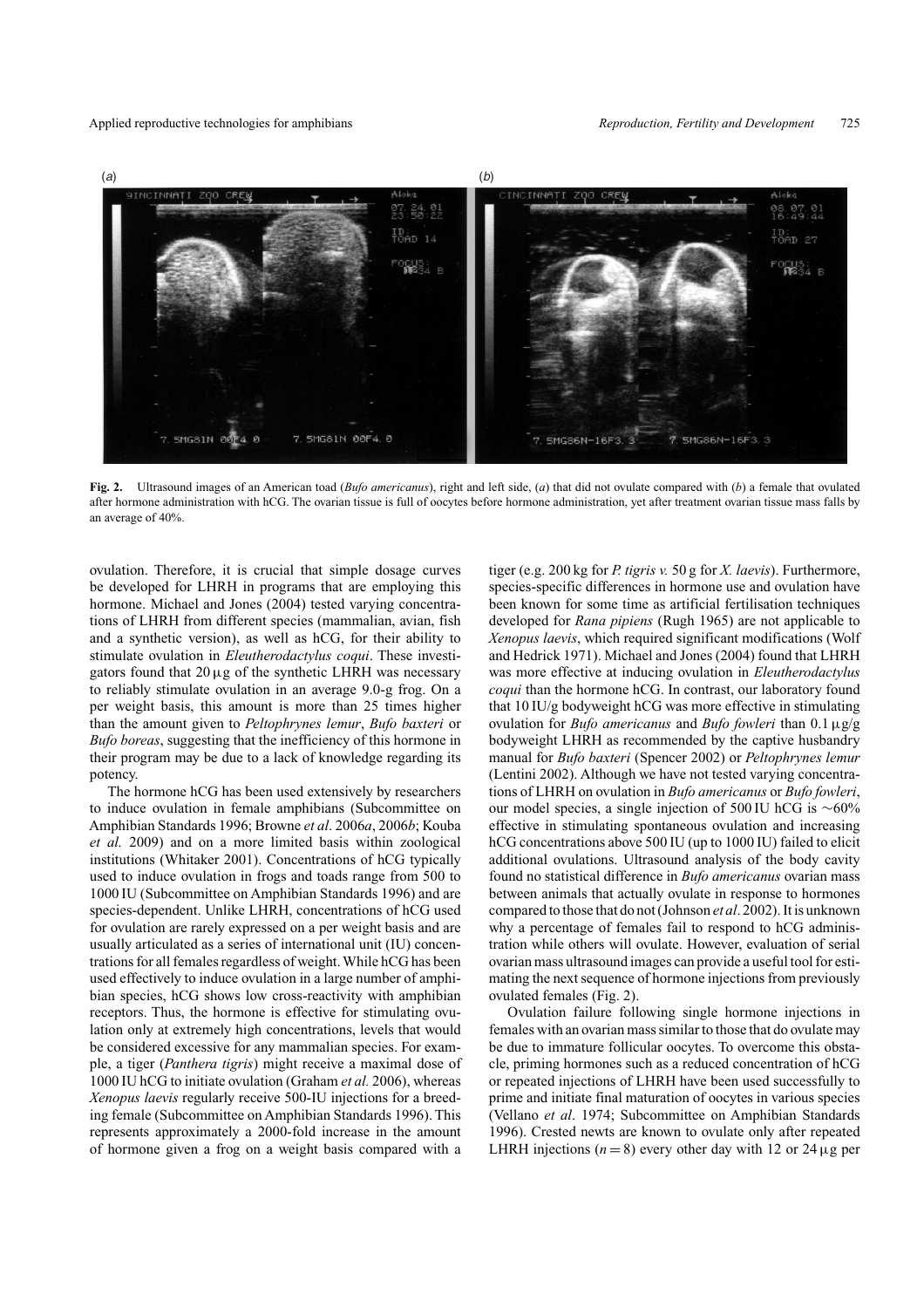### **Table 2. The number of toads spawning, mean number of eggs produced and total eggs spawned during the fertile period (11.5–17.5 h post-induction) for** *Bufo baxteri* **having received one or two primings**

| Hours post-induction |                       | No. toads spawning and egg production with one priming |                       |                       | No. toads spawning and egg production with two primings |                       |
|----------------------|-----------------------|--------------------------------------------------------|-----------------------|-----------------------|---------------------------------------------------------|-----------------------|
|                      | No. toads<br>spawning | No. eggs<br>$(\text{mean} \pm \text{s.d.})$            | Total eggs<br>spawned | No. toads<br>spawning | No. eggs<br>$(\text{mean} \pm \text{s.d.})$             | Total eggs<br>spawned |
| 11.5                 | $\bf{0}$              | $\theta$                                               | $\theta$              | 8                     | $431 \pm 184$                                           | 3551                  |
| 12.5                 |                       | $376 \pm 176$                                          | 1127                  |                       | $520 \pm 152$                                           | 3640                  |
| 13.5                 |                       | $743 + 242$                                            | 2230                  |                       | $367 \pm 68$                                            | 3675                  |
| 14.5                 |                       | $193 + 17$                                             | 1805                  |                       | $363 \pm 44$                                            | 2905                  |
| 15.5                 | 4                     | $468 \pm 175$                                          | 1872                  |                       | $218 \pm 36$                                            | 3055                  |
| 16.5                 |                       | $314 + 70$                                             | 1579                  | 6                     | $588 \pm 156$                                           | 3530                  |
| 17.5                 | 4                     | $318 + 94$                                             | 1270                  |                       | $372 \pm 89$                                            | 2605                  |
| Total no. eggs       |                       |                                                        | 9883                  |                       |                                                         | 22961                 |
| Mean $\pm$ s.e.m.    |                       |                                                        | $1647 \pm 167$        |                       |                                                         | $3280 \pm 159$        |

Data are expressed as mean ± s.e.m. unless otherwise specified. There was a significant difference in the number of eggs spawned at each period, and the total mean number of eggs produced for one or two primings. Previously published in Browne *et al*. (2006*b*)

animal;  $6 \mu g$  of LHRH was ineffectual in stimulating ovulation (Vellano *et al*. 1974). A priming hormone is typically given at 1/5 to 1/4 the normal ovulatory dose (e.g. 100 IU hCG instead of 500 IU hCG) and may precede an ovulation injection by 24– 96 h. In our laboratory, a single hormone injection of hCG can suffice for *Bufo americanus*(Johnson *et al*. 2002) or *Bufo fowleri* toads (Browne *et al*. 2006*a*) to induce ovulation; however, *Bufo baxteri* were unresponsive to a single injection of hCG (Browne *et al*. 2006*b*) when using the same protocol. Instead, priming hormones were found to be extremely effective in inducing ovulation for this species with two priming hormones more successful than one priming hormone alone (Browne *et al*. 2006*b*).Table 2 shows the difference in number of oocytes ovulated for females having received two *v.* one priming hormone. A novel aspect of this same study was the combined use of LHRH and hCG for priming as well as ovulatory injections (Browne *et al*. 2006*b*) and the two hormones given as a cocktail mixture may be more effective than either hormone alone, although to date this has not been tested. The steroid progesterone, which is often used to complete final oocyte maturation *in vitro* (Schuetz 1971), can also be given as a hormone injection and results from our laboratory suggest an increase in the number of ovulations and oocyte numbers for *Bufo fowleri* given this steroid in combination with hCG (Browne *et al*. 2006*a*). Progesterone alone did not stimulate any of the animals to ovulate and was ineffectual without hCG. Species-specific differences in the application of hormone protocols for ovulation are obvious in our laboratory between *Bufo americanus*, *Bufo fowleri* and *Bufo baxteri*. We speculate that final oocyte maturation in *Bufo baxteri* may be closely tied to their longer hibernation period and the lower temperatures they are exposed to compared with the other two temperate species. Thus, priming hormones are needed to trigger this maturation event in the absence of prolonged captive hibernation. The *Bufo baxteri* captive breeding program has found that hibernation in combination with hormone injections is much more successful at inducing ovulations than hormone injections alone (B. Foster, pers. comm.).

# **Artificial fertilisation for amphibians**

The terms artificial fertilisation and *in vitro* fertilisation (IVF) are often used interchangeably within the literature for amphibian studies. The discrepancy occurs because most aquatic-breeding anurans display external fertilisation; hence, referring to this technique as*in vitro* does not make sense when there is no *in vivo* reference point.The term artificial fertilisation has gained a great deal of literature use because of this disparity. However, in urodeles (salamanders and newts) and caecilians internal fertilisation is predominant so the term *in vitro* fertilisation would be more appropriate. For descriptive purposes, this paper will refer to all studies where fertilisation is performed mechanically by a researcher in a Petri dish as IVF. *In vitro* fertilisation for amphibians has been performed for more than 50 years, predominantly for studies on early embryonic development or for commercial production of laboratory species such as *Xenopus laevis*. The development ofART for amphibians, especially IVF, is simplistic when compared with mammals because of the many advantages of external fertilisation in water. Complex cell culture media, incubation conditions, temperatures and micro-handling of oocytes (e.g. removal of cumulus cells from mammalian oocytes via enzymatic digestion or mechanical pipetting) are all necessary to perform IVF in mammals due to the fact that natural fertilisation is internal. None of these complex systems or protocols is needed for amphibian IVF, which makes the widespread development of ART for amphibians more applicable to the management of captive breeding programs than for mammals.

Once gametes are obtained from both sexes, IVF is a rather simple process for anurans. Because gamete production is often asynchronous when using ART, the greatest challenge is typically storing one gender's gametes until the eggs or spermatozoa have been obtained from the other sex. To date, no anuran spermatozoa have been observed to undergo cold-shock as seen in mammalian spermatozoa when rapidly exposed to low temperatures. Our laboratory found that spermic urine from *Bufo baxteri*, *Bufo fowleri*, *Bufo americanus* and *Bufo boreas* can be quickly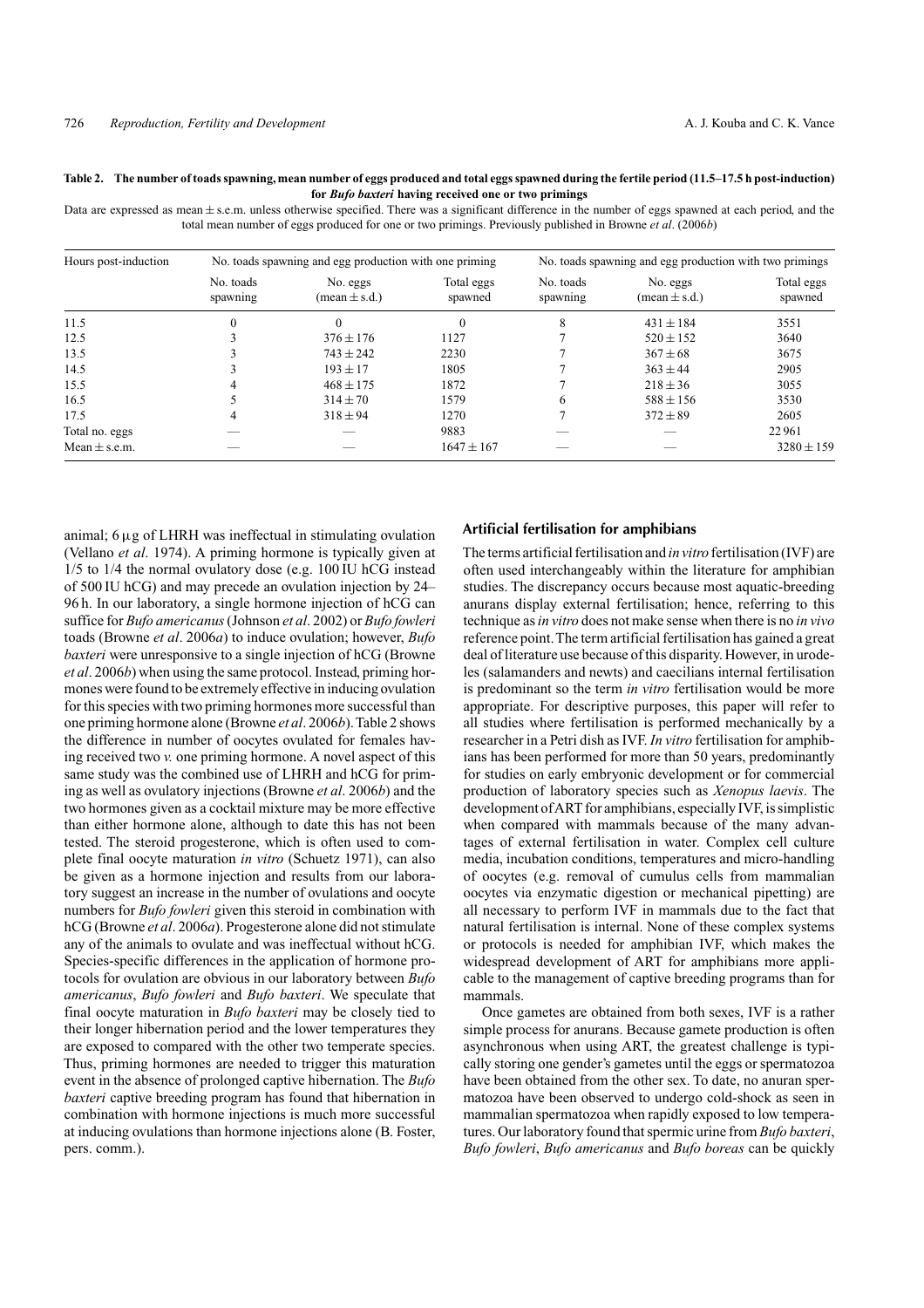

**Fig. 3.** *Bufo fowleri* sperm motility over time at two different storage temperatures, 22°C ( $\bullet$ ) and 0°C ( $\nabla$ ). Sperm samples (*n* = 10) immediately plunged into ice slurry maintained motility over 24 h, while spermatozoa kept at room temperature  $(n = 10)$  quickly declined after 1 h and were completely immotile by 24 h. Data are expressed as the mean  $\pm$  s.e.m. Previously published in Kouba *et al*. (2009).

immersed in an ice slurry at 0◦C with no harmful side effects on motility or forward progression (Kouba *et al.* 2009). Fig. 3 compares percent motility over 24 h for *Bufo fowleri* spermic urine stored immediately in an ice slurry *v.* at room temperature. These results indicate that spermatozoa lost motility after sitting at room temperature for 24 h. Suspension in low temperatures is known to extend the lifespan of anuran spermatozoa and in some cases motility can still be observed up to 2 weeks after cold storage (Browne *et al*. 2001; A. J. Kouba and C. K. Vance, unpubl. data). However, sperm motility and forward progression decrease over time, thus the goal should be to use the spermatozoa as quickly as possible to ensure optimal fertilisation. Additionally, if spermic urine is to be stored between 0 and 4◦C with cryodiluents it should also be noted that the process of inactivation and reactivation of sperm movement can significantly reduce the forward progressive motility, although the percent motility is rarely affected (Kouba *et al*. 2003). The ability to store spermatozoa easily for extended periods in the refrigerator or in an ice slurry means that although the exact time of ovulation may be unpredictable, spermatozoa for fertilisation can be readily available when eggs are procured. The simple nature of collecting toad spermatozoa, rapidly cooling the samples and short-term storage suggests that transport of spermatozoa between institutions for captive breeding and IVF should be an easy process. No such transports have occurred yet in American institutions and attempts for genetic exchange of gametes between holding facilities engaged in captive breeding programs should be a priority.

Anuran eggs, on the other hand, are much more sensitive to short-term storage than spermatozoa and research is currently underway to develop protocols for extending their fertilisation capacity. Once eggs are oviposited into water, the egg jelly quickly hydrates, resulting in structural changes that render it incapable of penetration by spermatozoa after a short period of 30 to 60 min (Hollinger and Corton 1980; Elinson 1986; Olson and Chandler 1999). During natural fertilisation, males amplex females and release spermic urine in short bursts as the female expels the eggs from her cloacae and thus sperm motility is not needed for extended periods of time due to the proximity of gametes upon release. Studies have shown that eggs can be ovulated into media with  $≥$ 200 mOsmol kg<sup>-1</sup>, such as simplified amphibian Ringer's (SAR) solution, which extends fertilising capacity of the oocytes up to 8 h after ovulation in *Bufo marinus* (Browne *et al*. 2001) and more than 12 h for *Bufo fowleri* (R. K. Browne and A. J. Kouba, unpubl. data) and *Limnodynastes tasmaniensis* (Edwards *et al*. 2004). The time allowable for oocyte fertilisation capacity also appears to be affected by the temperature at which the eggs are stored. While Browne *et al.* (2001) found that storage of oocytes in SAR at 15<sup>◦</sup>C for *Bufo marinus* and 10<sup>○</sup>C for *Bufo fowleri* was better than storage at room temperature, reduction of the storage temperature to 4–5◦C was invariably detrimental to fertilisation (Wolf and Hedrick 1971; Browne *et al*. 2001). It is uncertain how the salts or ions in SAR temporarily delay the structural rearrangements of the egg jelly layer and block to fertilisation of oocytes laid in water or why temperature impacts SAR's effectiveness. Yet, the ability of SAR to extend fertilisation capacity for a short period is very useful considering most anurans that we studied spontaneously ovulate during the early morning hours (0100– 0500 hours), similar to natural mating in the wild. Keeping healthy amphibians in SAR for extended periods (24 h) will cause excessive oedema and is only recommended when the animals cannot be monitored full-time (such as overnight).

*In vitro* fertilisation was widely used for amphibian gametes in the laboratory during the 1960s and 1970s in developmental and fertilisation studies. Wolf and Hedrick (1971) first described their techniques using the common laboratory species, *Xenopus laevis*. Since the first detailed description of IVF on *Xenopus* more than 35 years ago, few protocols have been developed for anurans outside of common laboratory models.The first IVF procedures using gametes procured from live animals of both sexes was accomplished by Waggener and Carroll (1998*a*). These researchers found that high rates (100%) of fertilisation could be obtained upon mixing freshly obtained eggs and spermatozoa from *Lepidobatrachus* species stimulated with the exogenous hormone LHRH. However, fertilisation decreased by 50% upon oocyte storage past 30 min at room temperature in SAR solution.

For IVF, eggs are removed from the water, placed into a dry Petri dish and mixed with spermatozoa for 5–10 min before flooding the dish with water (Kouba *et al.* 2009). If eggs were stored in SAR, they would need to be rinsed in water several times before IVF and subsequent placement into the dry Petri dishes. Incubating the gametes in any buffer solution with an osmolality higher than 50 mOsmol kg−<sup>1</sup> will inhibit fertilisation (Edwards *et al*. 2004). It is likely that this inhibition to fertilisation is due to inactivation of sperm motility (Browne *et al*. 1998; Kouba *et al*. 2003; Edwards *et al*. 2004). Typically, fertilisation takes place with sperm concentrations ranging from  $10^4$  to  $10^6$  spermatozoa mL−<sup>1</sup> (Wolf and Hedrick 1971; Browne *et al*. 1998; Edwards *et al*. 2004). Sperm concentrations for fertilisation will likely vary between species and investigations should be undertaken to determine the best sperm : egg ratio for any IVF experiments with new species.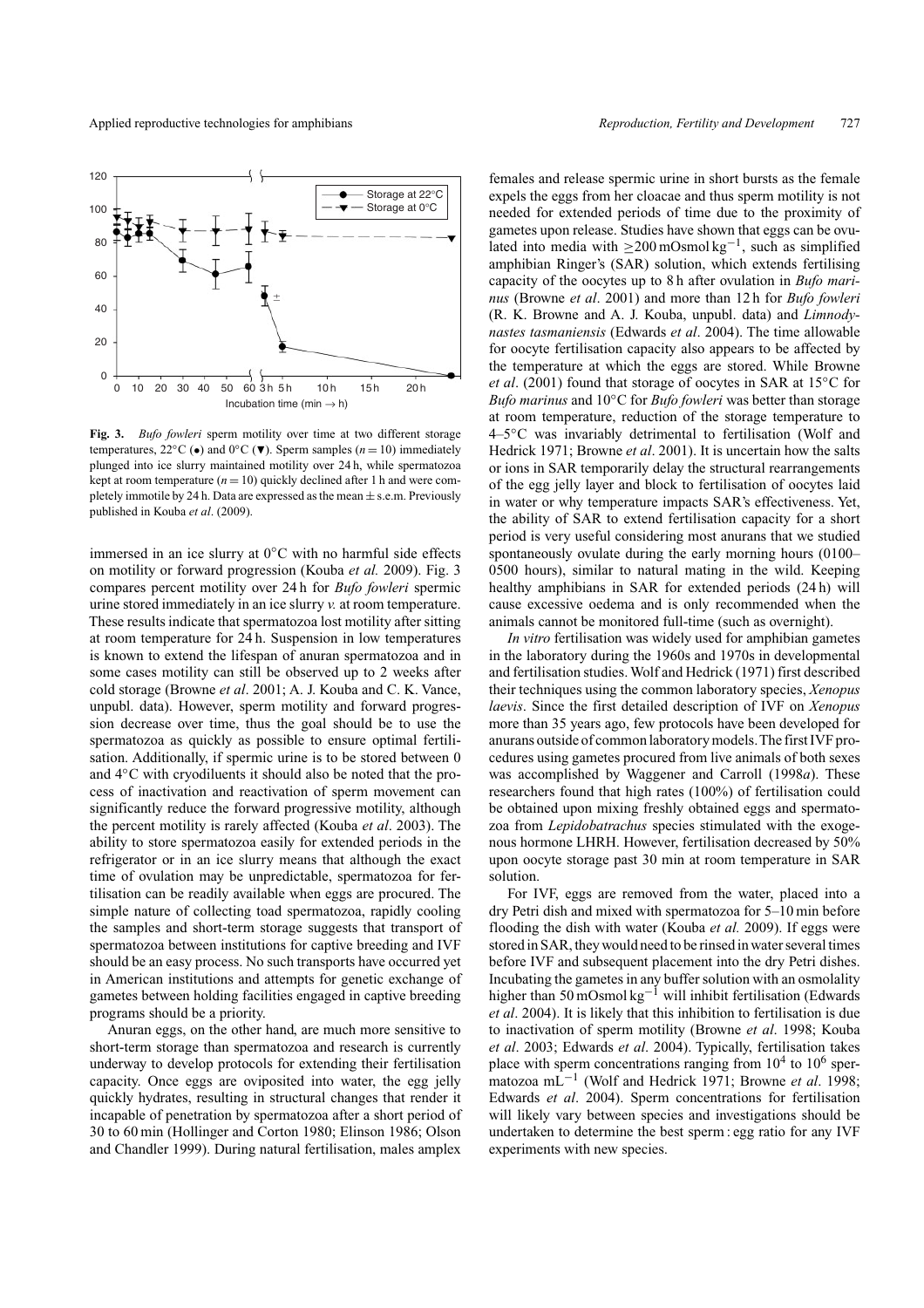Recently, *Bufo baxteri* tadpoles were produced by IVF in our laboratory, representing the first time an endangered amphibian has ever been produced by ART (Browne *et al*. 2006*b*). Subsequently, more than 2000 ART-produced tadpoles were released into the wild as part of a species reintroduction program monitored by the USA Fish and Wildlife Service. In 2008, ∼5300 *Bufo boreas*tadpoles were produced by IVF at Colorado's Native Aquatic Species Restoration Facility (NASRF) after a collaborative partnership for training, technology transfer and capacity building was established between the Memphis Zoo and NASRF. These *Bufo boreas* tadpoles were subsequently released into the wild by the Colorado Department of Wildlife and Fisheries. Such technologies represent a conservation milestone for the preservation of endangered amphibians. Unfortunately, only ∼16% of the total eggs laid (32 844) during the IVF experiments for *Bufo baxteri* were fertilised, indicating that there is significant room for improvement (Table 2). Toro and Michael (2004) performed a series of experiments to evaluate artificial activation and autoactivation of *Eleutherodactylus coqui* eggs during IVF, and they found that ∼33% of all unfertilised eggs auto-activate after hormone treatment and ovulation. It is also likely that manipulation of the oocytes during IVF artificially activates the eggs. Once this activation takes place, the block to polyspermy occurs in as little as 15 min for *Eleutherodactylus coqui* preventing sperm penetration (Toro and Michael 2004). It may be that the poor fertilisation seen in our IVF studies with *Bufo baxteri* was due to a large percentage of auto- and artificially-activated eggs. Thus, future studies for captive breeding protocols should take great care in the movement and transport of eggs before fertilisation. The research done byToro and Michael (2004) represents the first IVF techniques ever attempted in a tropical direct-developing species (no aquatic tadpole stage). Although IVF has been performed in a limited capacity for urodele studies, such as *Cynops pyrrhogaster*, most research has incorporated the sacrifice of one or both sexes for obtaining gametes (Watanabe *et al*. 2003).

# **Cryopreservation**

# *Post-thaw survival of spermatozoa*

When considering the wide range of taxa and species whose spermatozoa have been cryopreserved since the discovery of glycerol as a cryoprotective agent (CPA) in 1949 (Polge *et al*. 1949), there is a surprisingly limited number of publications dealing with freezing of amphibian spermatozoa. The fact that so little is known about amphibian sperm cryopreservation is even more surprising considering that seminal experiments on sperm freezing were first conducted with frogs in 1938 (Luyet and Hodapp 1938). Yet, a thorough literature search revealed only 14 journal articles describing cryopreservation technologies applied to amphibians. Almost all of these articles focussed on aquatic-breeding anurans and to the authors' knowledge no studies looked at viability or motility of urodele or caecilian spermatozoa following cryopreservation. Advanced technologies for cryopreservation of spermatozoa are typically observed in species with commercial value, such as domestic livestock (Curry 2000), poultry (Fulton 2006; Long 2006; Blesbois *et al*. 2007), fish (Lahnsteiner *et al.* 2000; Tiersch *et al*. 2007;Yang *et al*. 2007) and oysters (Dong *et al*. 2005; Kawamoto *et al*. 2007). Because there are currently no large-scale economic interests associated with amphibian species, the driving force behind these limited studies is centred on conservation or genetic management of captive species rather than commercial enterprise. Another reason for such gene banking studies was proposed by Sargent and Mohun (2005), in which transgenic lines for *Xenopus laevis* can be efficiently cryopreserved for future genetic screens, reducing the enormous amount of holding space that would otherwise be needed to maintain such a research colony.

Cryopreservation of toad spermatozoa from endangered amphibian species faces many challenges. Although cryopreservation has been accomplished in some common species such as *Xenopus* spp. (Buchholz *et al*. 2004; Sargent and Mohun 2005), *Bufo americanus* (Barton and Guttman 1972; Beesley *et al*. 1998), *Bufo marinus* (Browne *et al*. 1998, 2002*d*) and *Eleutherodactylus coqui* (Michael and Jones 2004), all of these investigators used minced testis from killed animals. These investigations provided a wealth of information on the practicality of anuran sperm freezing and different cryodiluents or cryoprotectants that afford survival of spermatozoa at low temperatures. In our laboratory, however, these cryopreservation protocols applied to spermatozoa collected from four *Bufonid* species (*B. fowleri*, *B. americanus*, *B. baxteri* and *B. boreas*) using live animals via exogenous hormone administration did not show the same post-thaw motility or viability as those collected from macerated testis of sacrificed animals (A. J. Kouba, C. K. Vance and E. Willis, unpubl. data). It is unclear what constituents found within testis macerates provide this additional protection. It may be that the testicular fluid provides additional protection or the higher sperm concentration found in testis macerates *v.* ejaculated spermatozoa allows a greater percentage of spermatozoa to survive cryopreservation. There are currently no published reports on the cryopreservation of spermatozoa from live male anurans treated with exogenous hormones. In our laboratory, using various extenders, cryoprotective agents and freezing rates, experiments have resulted in poor post-thaw sperm motility, ranging from 0 to 20%, with a great amount of variability within and between animals, and with experiments often not being reproducible. The authors noted occasioninal post-thaw motilities near 20% upon reactivation when using TEST egg yolk citrate buffer (Irvine Scientific Co., Santa Ana, CA, USA) with 6% glycerol. However, once the post-thaw samples are diluted with water to create a hypo-osmotic environment to reactivate the spermatozoa, something from the TEST extender precipitates out of solution and adheres to the membranes of the sperm cells, nearly eliminating any forward progression. Repeated washing and centrifugation can minimise some of this precipitation; however, stress from the centrifugation reduces the motility that would normally be gained from such a procedure. We are uncertain what effect, if any, the precipitate from the TEST extender would have on fertilisation. Sargent and Mohun (2005) found that *Xenopus laevis* and *Xenopus tropicalis* testis macerates cryopreserved in 0.2 m sucrose and egg yolk provided a relatively high degree of fertilisation, suggesting that the egg yolk is not the origin of the precipitate we are observing in the TEST buffer when the osmolality is reduced, or if so, that it does not adversely affect fertilisation in *Xenopus* species.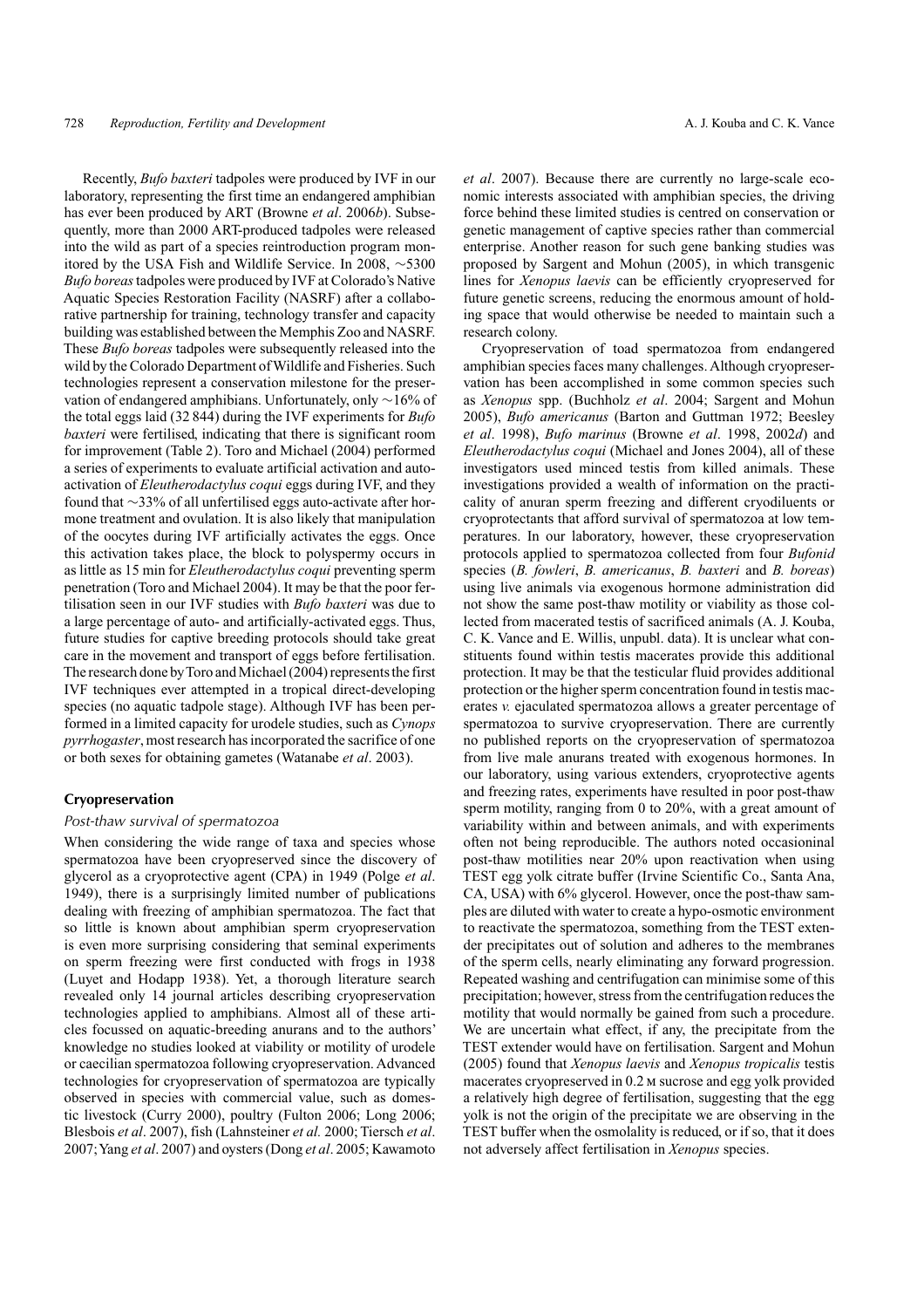

**Fig. 4.** (*a*) *Bufo americanus* spermatozoa stained with Mitotracker Green (100 nm) to display the mitochondrial vesicle; (*b*) a phase contrast image of the same spermatozoa with an arrow pointing to the vesicle. Previously published in Kouba *et al*. (2003).

Amphibian spermatozoa contain a unique structure called a mitochondrial vesicle that is integral to movement (Kouba *et al*. 2003; Roth and Obringer 2003; George *et al*. 2005). The mitochondrial vesicle, located on mature ejaculated spermatozoa, was observed by other investigators and has been referred to as an accessory cell (Waggener and Carroll 1998*b*) or mitochondrial collar (Braz *et al*. 2004). It is structurally very different from a cytoplasmic droplet and is an integral component of mature spermatozoa. Fig. 4 shows a *Bufo americanus* spermatozoon stained with the fluorescent probe, Mitotracker Green. While the authors observed this large structure

associated with spermatozoa from six different *Bufonid* species, its presence is not easily distinguishable via microscopy  $(400 \times)$ in two *Ranid* species (*Rana sevosa* and *R. pipiens*). Hence, species-specific or family-specific differences exist relative to its size or appearance. Previous observations found that once this structure is lost or ruptured, sperm motility immediately stops (Waggener and Carroll 1998*b*; Kouba *et al*. 2003; Roth and Obringer 2003). Observations by the authors suggest that the anuran sperm cell's mitochondrial vesicle (Kouba *et al*. 2003) is particularly susceptible to cryodamage. Following cryopreservation of spermatozoa from live *Bufonids*, we have noted that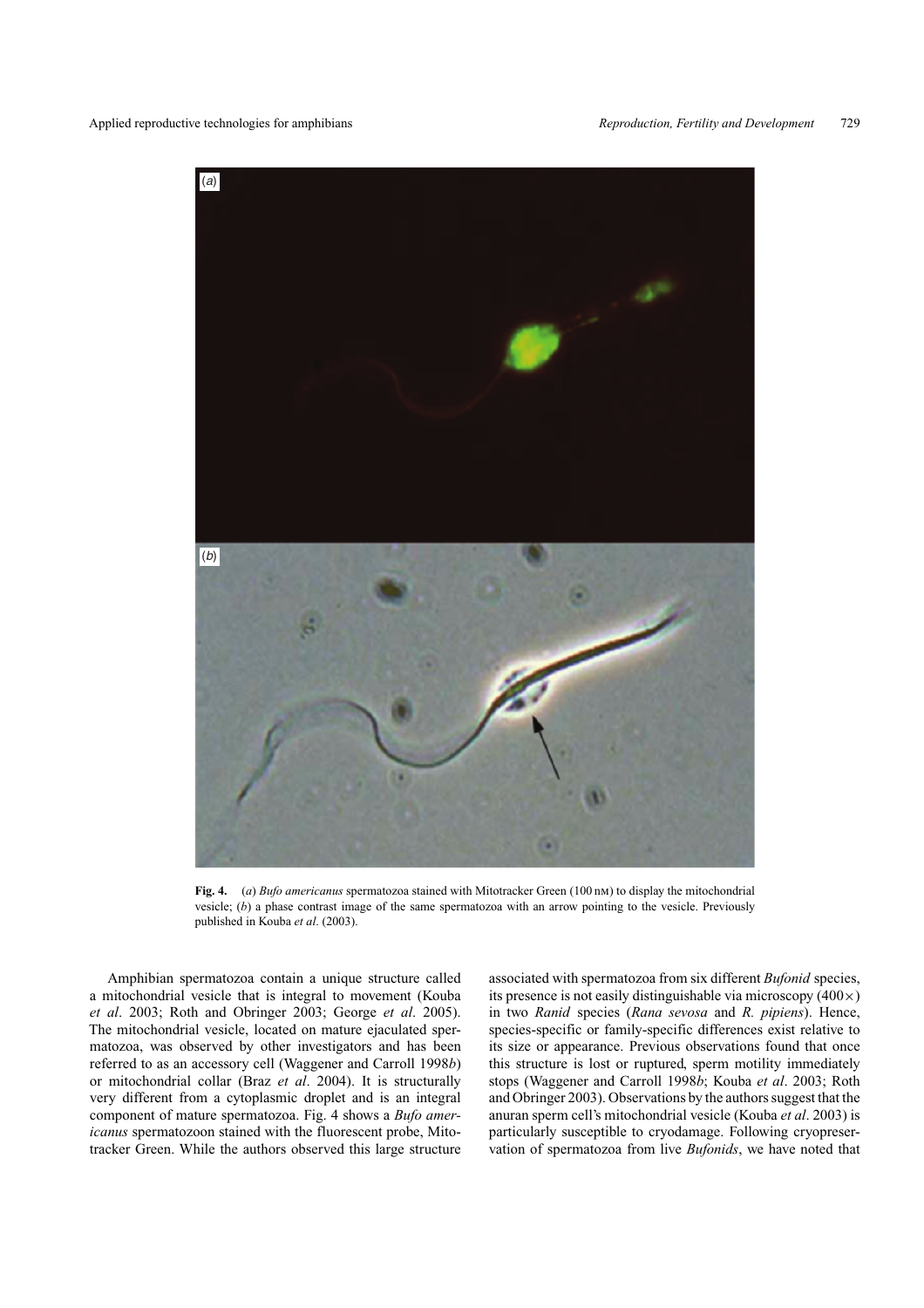∼90% of post-thawed spermatozoa are missing the mitochondrial vesicle, a necessity for sperm motility. The second most common visual structural change following cryopreservation is the rupture of the biflagellar tail and splitting of the axoneme.

Cryoprotectants and buffers that maintain membrane integrity of this vesicle are crucial to future success of this technology. While several studies described viability of spermatozoa following cryopreservation as analysed by membrane exclusion dyes, such as SYBE-14 (Michael and Jones 2004), none reported post-thaw motility equal to or comparable with pre-freeze levels. While viable spermatozoa can be used for such procedures as intracytoplasmic sperm injection (ICSI), low motility following thaws will provide poor results for IVF. Because most amphibians have external fertilisation, IVF can be accomplished by most zoos and aquariums and requires no special equipment, whereas ICSI requires specialised instrumentation and expertise few zoological institutions have access to. Thus, if zoos are to utilise frozen spermatozoa in an IVF procedure it is imperative to develop cryopreservation protocols that provide a reliable post-thaw sperm motility greater than 20% in order to fertilise more than a small portion of the ovulated oocytes.

Table 3 provides a brief summation of relevant cryopreservation studies to date, including some unpublished data from the authors. As discussed above, most of the published studies utilised minced testis from killed animals. Such procedures are not applicable to endangered or threatened species where every animal is genetically valuable. Because spermatozoa can be obtained easily and safely from live animals treated with exogenous hormones, future studies on cryopreservation should employ less invasive techniques when the goal is to develop technologies for the conservation of endangered species. The studies outlined in Table 3 show a wide array of different extenders and permeating cryoprotective agents (CPAs). Although most of these reports tested different extenders and CPAs, only the optimal freezing solution that provided the best post-thaw motility, viability or both under their experimental conditions is shown for each study. Studies conducted by the authors and Browne *et al*. (1998, 2002*a*, 2002*b*, 2002*c*, 2002*d*) utilised straws (0.25 cc) for storing spermatozoa and maintained samples in liquid nitrogen at −196◦C. The remainder of the investigations shown in Table 3 used eppendorf tubes or cryovials for storage and kept samples frozen at  $-80°C$ , thus potentially limiting the samples' overall life expectancy. Moreover, sperm freezing rates within a sample are better controlled in straws than eppendorf tubes or cryovials and may account for the variability seen in post-thaw viability and motility. Most of the studies outlined in Table 3 did not test the ability of frozen–thawed spermatozoa to fertilise eggs and none of the studies examined motility, viability and fertilisation potential, but rather focussed on one, and in some cases two, of these parameters. For greater details on the various extenders or CPAs each investigator attempted, the authors recommend the references shown in the last column.

#### *Post-thaw survival of oocytes and embryos*

To date, very little research has been done, or at least published, on the cryopreservation of amphibian oocytes or embryos. Mammalian oocytes freeze poorly due to the size of the cell and high cytoplasmic content; when considering amphibian oocytes are nearly 25 times the size of mammalian (human) oocytes  $(2-2.5 \text{ mm } v. 100 \mu \text{m})$  it is expected that the challenges to oocyte freezing will be magnified. The fact that amphibian oocytes are so much larger is likely to complicate adapting any current methods for oocyte cryopreservation in mammals to amphibians; hence, new technologies will need to be developed that address water/cryoprotectant transport across the cell membrane. In comparison, fish oocytes, which are similar in size to amphibian oocytes, freeze poorly because of low membrane permeability to cryoprotectants, inadequate removal of water, and large volume of yolk that compartmentalises the cytoplasm, which also maintains high water activity.

In 2006, two studies on *Xenopus laevis* oocyte cryopreservation were published as companion articles (Guenther *et al*. 2006; Kleinhans *et al*. 2006). The primary emphasis behind these two studies was to understand intracellular ice formation in oocytes at different stages and to develop models for expressing and characterising aquaporin channels in the plasma membrane. As more studies like this progress, it may be that technologies become available to preserve female germplasm for amphibian conservation. Although freezing amphibian oocytes or embryos anytime soon seems unlikely, it may be that cryopreservation of isolated totipotent embryonic cells could be a way to preserve a portion of the maternal genome. Isolated embryonic cells from *Bufo bufo* showed a high survival rate postthaw (87.1  $\pm$  10%) when placed into a medium containing 10% sucrose and 10% DMSO (Uteshev *et al*. 2002). The cryoprotectants ethylene glycol and formamide were less effective than DMSO in maintaining membrane integrity after cryopreservation. More important was the finding that homotransplantations of post-thawed embryonic cells into enucleated eggs undergo early development up to the blastula stage (Uteshev *et al*. 2002). Such findings are encouraging and indicate that steps should be taken to isolate a few embryos from endangered species reproducing in captivity, dissociate the cells and cryopreserve them in a frozen tissue bank for conservation of the genome.

A great deal of research has gone into developing means to freeze zebra fish oocytes and embryos as this species is an important research model; however, there are still significant challenges associated with current protocols (Hagedorn *et al*. 2004). As technologies advance for cryopreservation of oocytes or embryos for fish, it may be that there will be applications to amphibians due to similar external fertilisation mechanisms, size of eggs and the presence of yolk. Regardless, studies on developing cryotechnology for female amphibian germplasm are warranted immediately and should occur concurrently with fish as there may be subtle differences in cryosurvival.

# **Future research opportunities**

## *Nuclear transplantation and parthenogenesis*

Some of the first nuclear transfer experiments were conducted using *Rana pipiens* and *Xenopus laevis*. Embryonic nuclei at most developmental stages, up to and including early tadpoles, can be placed into enucleated eggs and give rise to viable tadpoles and in some cases fertile adults (Kikyo and Wolffe 2002; Di Berardino 2006). Transfer of adult somatic cells in culture could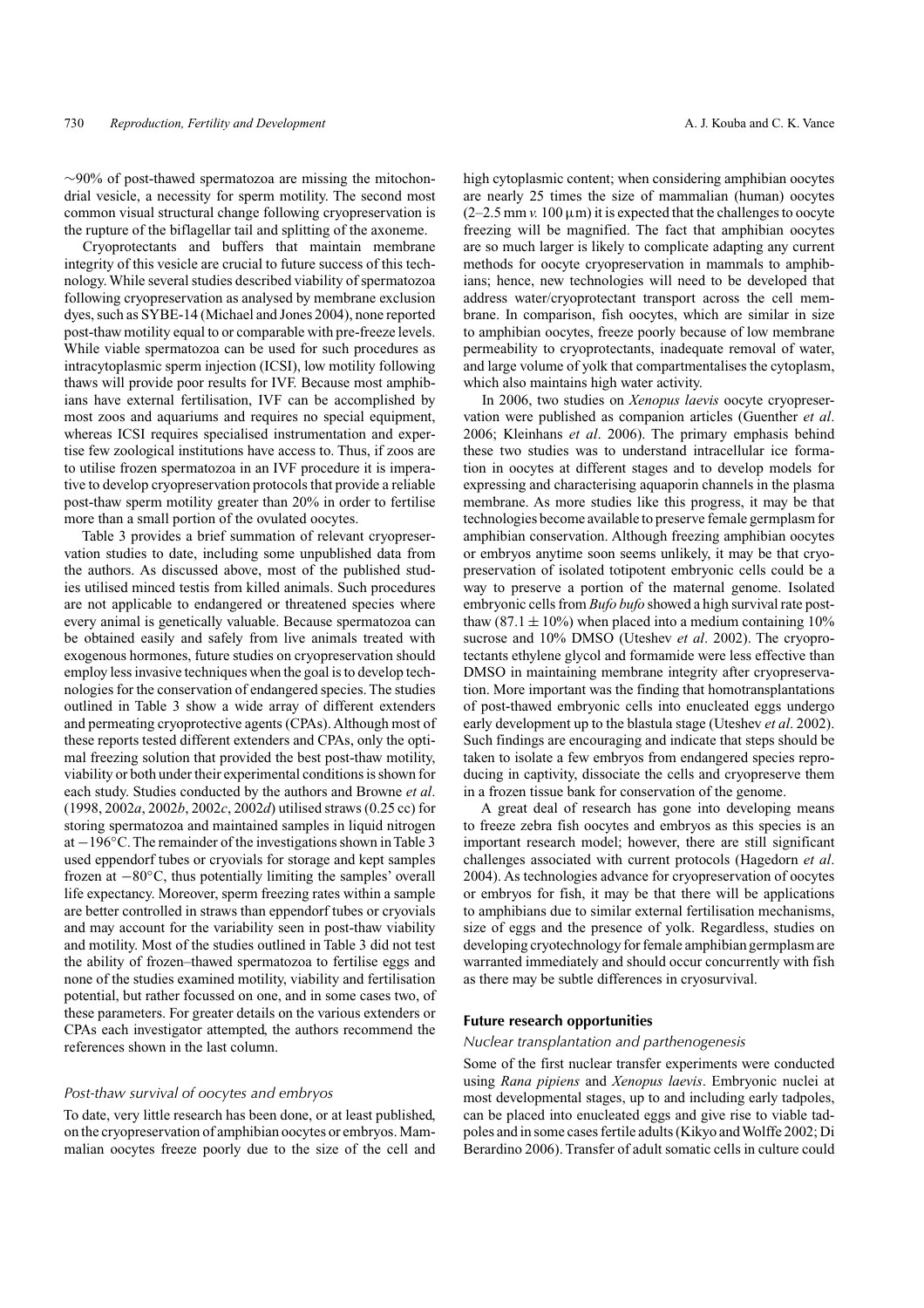|                                         |               | AF, actual fertilisation; AM, actual motility; EH, exogenous hormones; EM, euthanised male; LM, live male; NR, not recorded; RM, relative motility (post-thaw motility/starting motility x 100); | RF, relative fertilisation; TM, testis macerates          |                              |                            |                                |                                                   |
|-----------------------------------------|---------------|--------------------------------------------------------------------------------------------------------------------------------------------------------------------------------------------------|-----------------------------------------------------------|------------------------------|----------------------------|--------------------------------|---------------------------------------------------|
| Genus/species                           | Source/origin | Optimal extender and<br>cryoprotectant                                                                                                                                                           | Storage temperature and<br>container                      | motility $(%)$<br>Post-thaw  | viability (%)<br>Post-thaw | fertilisation (%)<br>Post-thaw | References                                        |
| Xenopus laevis                          | EM, TM        | 0.2 M sucrose with egg yolk                                                                                                                                                                      | $-80^{\circ}$ C, 500- $\mu$ L                             | $10-50$ RM                   | $\widetilde{E}$            | $23 - 81$ RF                   | Sargent and Mohun 2005                            |
| Xenopus tropicalis                      | EM, TM        | (no permeating cryoprotectant)<br>0.2 M sucrose with egg yolk                                                                                                                                    | eppendorf tubes<br>$-80^{\circ}$ C, 500- $\mu$ L          | $10-50$ RM                   | E                          | $30 - 53$ RF                   | Sargent and Mohun 2005                            |
| Eleutherodactylus coqui                 | EM, TM        | (no permeating cryoprotectant)<br>Fetal bovine serum (FBS) +                                                                                                                                     | -80°C, not specified<br>eppendorf tubes                   | $\widetilde{\Xi}$            | 53.9                       | Ĕ                              | Michael and Jones 2004                            |
| <b>Bufo</b> americanus                  | EM, TM        | 75% FBS $+25%$ Alsevers<br>1 M glycerol                                                                                                                                                          | 80°C, 1-mL aliquots in                                    | 90-98 AM,                    | E                          | ž                              | Barton and Guttman 1972                           |
|                                         |               | medium + 15-20% ethylene<br>glycol                                                                                                                                                               | stoppered tubes                                           | 4 days storage<br>0 AM after |                            |                                |                                                   |
| Rana sylvatica                          | EM, TM        | Suspension buffer + 50%                                                                                                                                                                          | $80^{\circ}$ C, 500- $\mu$ L                              | $\widetilde{\Xi}$            | 81                         | ž                              | Beesley et al. 1998                               |
| <b>Bufo</b> americanus                  | EM, TM        | Suspension buffer + 50%<br>FBS+0.5 M DMSO                                                                                                                                                        | eppendorf tubes<br>$-80^{\circ}$ C, 500- $\mu$ L          | $\widetilde{\Xi}$            | 47.8                       | ž                              | Beesley et al. 1998                               |
| Rana pipiens                            | EM, TM        | Suspension buffer + 50%<br>FBS+0.5 MDMSO                                                                                                                                                         | eppendorf tubes<br>$-80^{\circ}$ C, 500- $\mu$ L          | E                            | 59                         | ž                              | Beesley et al. 1998                               |
| Rana sylvatica                          | EM, TM        | 50% suspension buffer +<br>FBS+0.5 MDMSO                                                                                                                                                         | 8°C, 250-µL container<br>eppendorf tubes                  | $10-15$ RM                   | $55 - 65$                  | ž                              | Costanzo et al. 1998                              |
|                                         | EM, TM        | 50% suspension buffer +<br>150 mM glucose                                                                                                                                                        | $-8^{\circ}$ C, 250- $\mu$ L container<br>(not specified) | $10-15$ RM                   | $55 - 65$                  | ž                              | Costanzo et al. 1998                              |
| Rana pipiens                            |               | 150 mM glucose                                                                                                                                                                                   | (not specified)                                           |                              |                            |                                |                                                   |
| Xenopus laevis                          | EM, TM        | Suspension buffer + 50%<br>FBS+0.5 M DMSO                                                                                                                                                        | -80°C, eppendorf tubes<br>and straws                      | 50-100 RM                    | E                          | $\circ$                        | Buchholtz et al. 2004                             |
| Rana sylvatica                          | EM, TM        | Suspension buffer +<br>3.0 M glycerol                                                                                                                                                            | -80°C, not specified                                      | $\widetilde{E}$              | 17                         | Ĕ                              | Mugnano et al. 1998                               |
| Rana temporaria                         | EM, TM        | $SAR + 15%$ DMSO + 10%<br>saccharose + 1% BSA                                                                                                                                                    | -196°C, testis plunged<br>into LN2                        | Ĕ                            | E                          | $\approx$                      | Uteshev and Gakhova 2005<br>Kaurova et al. 1997;  |
| <b>Bufo marinus</b>                     | EM, TM        | $10\%$ sucrose $+ 15 - 20\%$                                                                                                                                                                     | $-196^{\circ}$ C, 125- $\mu$ L straws                     | $60 - 70$ RM                 | $\widetilde{\Xi}$          | 60.5 AF                        | Browne et al. 1998, 2002a,<br>2002b, 2002c, 2002d |
| Bufo fowleri                            | LM, EH        | TEST egg yolk buffer +<br>DMSO or glycerol<br>6% glycerol                                                                                                                                        | $-196^{\circ}$ C, 125- $\mu$ L straws                     | $10-15$ AM                   | $\widetilde{\Xi}$          | Ĕ                              | A. J. Kouba and C. K. Vance,<br>unpubl. data      |
| Bufo americanus,<br><b>Bufo</b> fowleri | LM, EH        | $10\%$ sucrose $+10\%$ DMSO                                                                                                                                                                      | $-196^{\circ}$ C, 125- $\mu$ L straws                     | $5-15$ AM                    | E                          | Ĕ                              | A. J. Kouba and C. K. Vance,<br>unpubl. data      |
| Bufo fowleri                            | LM, EH        | AndroMed Extender +<br>3.5% glycerol                                                                                                                                                             | $-196^{\circ}$ C, 1.0-mL eppendorf<br>tubes, Mr Frosty    | 12 AM                        | $\widetilde{E}$            | Ĕ                              | E. Willis and A. J. Kouba,<br>unpubl. data        |

Table 3. Summary of cryopreservation results for amphibian spermatozoa<br>AF, actual fertilisation; AM, actual motility; EH, exogenous hormones; EM, euthanised male; LM, live male; NR, not recorded; RM, relative motility (pos **Table 3. Summary of cryopreservation results for amphibian spermatozoa**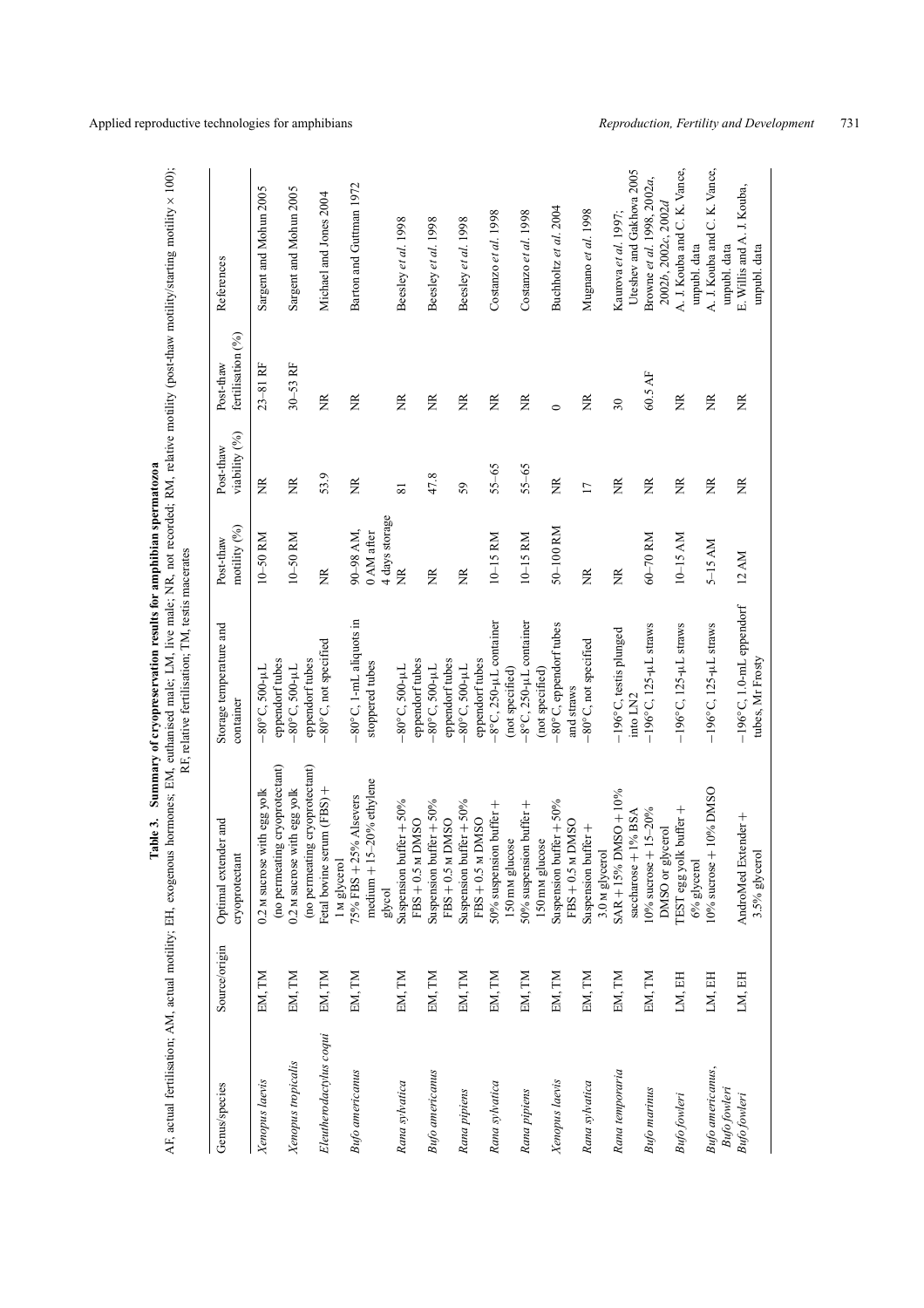not generate tadpoles or adults, although some early development did occur. This led to the conclusion that early amphibian embryonic cells are more pluripotent or totipotent (depending on the cell stage) than are adult somatic cells. Nevertheless, recent advances in mammalian somatic cell cloning improved upon methodologies that could be applied to amphibians and should continue to be investigated.Amphibians present excellent models for advancing fundamental cellular and developmental problems due to several factors including the ability to stimulate egg production year round, the large number of eggs per spawning and the external development of the embryos. Holt *et al*. (2004) suggested that somatic cell nuclear transfer experiments for endangered species recovery may have the greatest potential for success in amphibians and fish rather than in mammals. Nuclear transplantation was first accomplished in amphibians during the 1950s (Briggs and King 1952) long before any successes were reported for domestic mammalian species in the late 1980s (Prather *et al*. 1987; Tsunoda *et al*. 1987). Cloning methodologies first reported for the leopard frog (King 1966), *Xenopus laevis*(Elsdale *et al*. 1960) and *axolotl* (urodele) (Signoret *et al*. 1962) could possibly be applied and tested for less common species that are now of conservation concern.

To the authors' knowledge, no developmental or molecular biology laboratories are pursuing collaborations to clone an endangered amphibian, despite the relative ease of cloning for amphibians. Investigations should be undertaken to insert somatic cell nuclei from an endangered amphibian into the enucleated egg of a more common species. For example, *Bufo baxteri* somatic cells could be inserted into *Bufo hemiophrys* or *Bufo fowleri* enucleated eggs and development of the resulting offspring followed. Furthermore, stem cell or germ cell nuclei transfer into enucleated eggs may also prove useful. For such technologies to have any possibility for species conservation, it is vital that genetic resources be quickly established, via gene banks, for a significant portion of the genetic diversity from both maternal and paternal amphibian genomes. Currently, there is a great deal of interest in establishing genomic resources for *Xenopus laevis* and *tropicalis* because of their importance as a research model for transgenic and gene knockout studies (Hirsch *et al*. 2002), nevertheless, molecular biologists continue to struggle with having to maintain large genomic breeding colonies due to the lack of knowledge on how to maintain viable stored germplasm.

Another technology that could be used to reproduce declining amphibians takes advantage of the fact that they can be reproduced by parthenogenesis. It is well known that the nuclear content of fish and amphibian spermatozoa or eggs can be destroyed by UV or gamma radiation followed by fertilisation with an untreated gamete to form a haploid embryo (Nace *et al*. 1970; Subcommittee on Amphibian Standards 1996; Komen and Thorgaard 2007). Destruction of the sperm nuclear content is called gynogenesis while destruction of the egg nuclear content is call androgenesis. By inhibition of either the second meiotic division or first cell division through heat shock, the haploid embryo can subsequently be made diploid (Komen and Thorgaard 2007). Hence, diploid animals carry a duplicate set of maternal chromosomes from the untreated gamete and are by definition homozygous.

Some asexual gynogenetic metazoans depend on spermatozoa of sexual males to trigger embryogenesis, although the genetic information of males will not be used (de Meeus *et al*. 2007). Such mating systems that combine both asexual and sexual reproduction are a major puzzle to evolutionary biology. Induced gynogenesis can also be triggered by 'pricking' the amphibian egg with a sharp needle or object, resulting in activation of the eggs (Shaver 1953). Similarly, heat shock or intense pressure would be necessary to retain the second polar body to create a diploid animal that is viable and of maternal origin. This technique of artificially activating the eggs is not as efficient as using spermatozoa for activation. Moore (1955) found that inactivated *Rana clamitans* spermatozoa could retain motility and fertilise *Rana pipien* eggs; such hybridisation would normally create lethal hybrids. The Memphis Zoo is working with the critically endangered *Rana sevosa* and most of the animals in captivity (of reproductive age) are female. As we begin to face a crisis situation with this species, it may be that we will need to consider the production of gynogenetic diploid animals using inactivated UV-treated spermatozoa from a closely related *Rana* species to perpetuate the genetic lines of these females. Our laboratory has been able to stimulate female *Rana sevosa* to spontaneously ovulate when given an intra-peritoneal injection of 500 IU hCG plus  $15-20 \mu$ g LHRH preceded 48 h earlier by a priming dose at 1/5 the ovulatory dose, and has recently produced tadpoles through IVF.

# *Gender determination for ART in monomorphic species*

One challenge that has restricted many natural and assisted breeding efforts for amphibians in captivity is the inability to accurately differentiate male from female animals. Many species of amphibians if raised or kept in captivity for an extended period of time do not display secondary sexual characteristics that define their gender, even though in the wild they would be sexually dimorphic. Two examples of amphibian species that are difficult to sex include the giant Chinese and Japanese salamanders (*Andrias davidianus* and *A. japonicas*, respectively) and *Rana sevosa*. In our experience with *Rana sevosa*, males raised in captivity rarely display dark nuptial thumb pads, vocal sacs or call when picked up. Nor is it possible to gauge sex by size in captivity because of the consistent diet the gopher frogs are fed. Many of the smallest *Rana sevosa* at the Memphis Zoo were females even though we had classified them as males based on their size. There are several methods for invasively identifying sex, such as endoscopic evaluation, which are traumatic and dangerous for use on endangered species unless absolutely necessary. However, recent work by Szymanski *et al*. (2006) showed that gender identification by non-invasive faecal steroid analysis might be useful to separate males from females. However, the same hormone assay did not function equivocally for two different species tested, *Bufo americanus* and *Bufo boreas*. Testosterone metabolites were more definitive for sex determination in *Bufo americanus* faeces, while oestrogen metabolites were more appropriate for sex determination in *Bufo boreas* (Szymanski *et al*. 2006). Results from their study support a recurring theme in this paper; species-specific differences frequently exist between amphibian species and protocols will need to be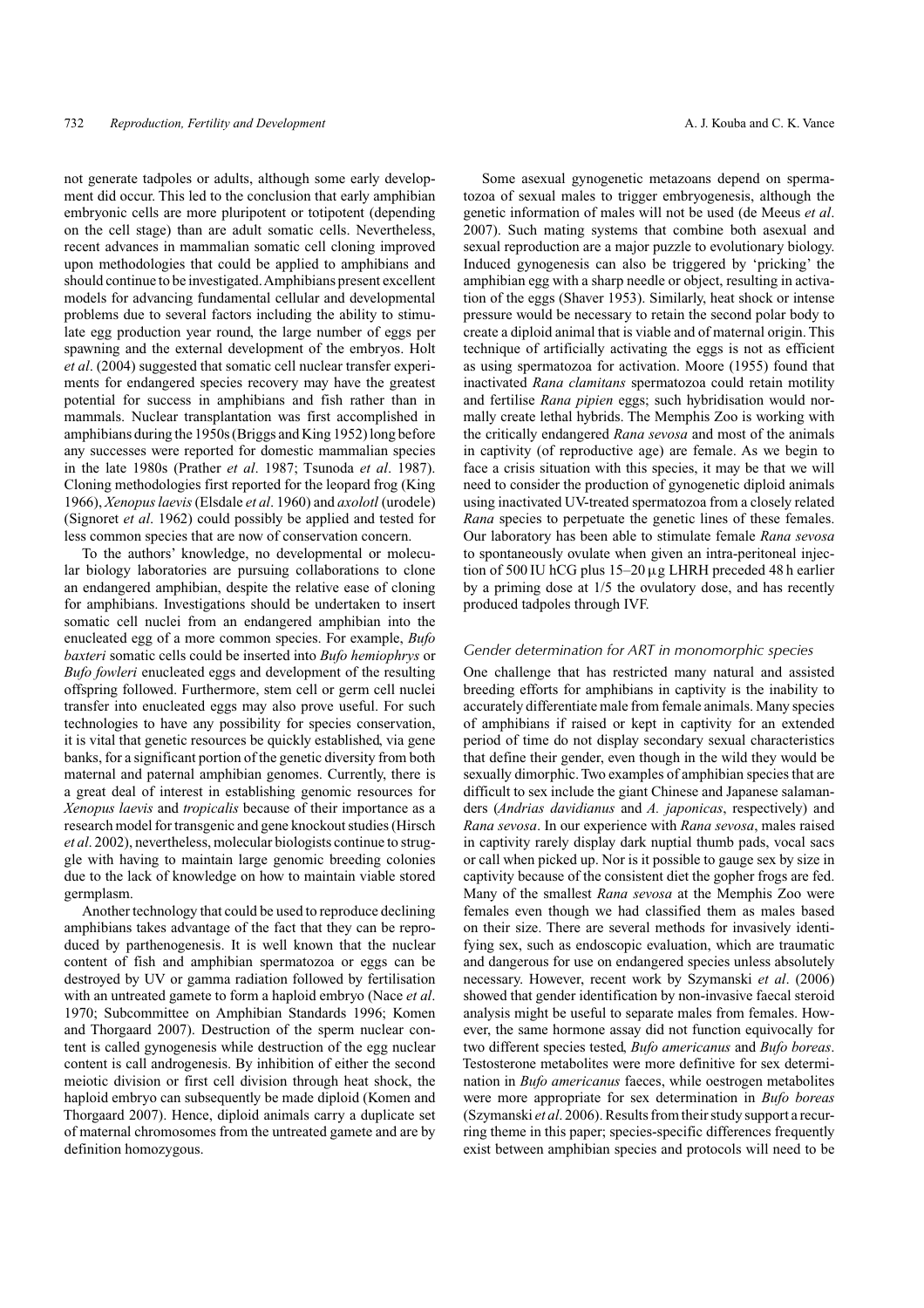enclosure (e.g. giant salamanders).

modified and tested for application to even closely related animals. Our laboratory found that an injection of hCG and LHRH promoted thumb pad development and calling upon handling of male *Rana sevosa* and similar developments have occurred for *Rana tigrina* (Kurian and Saidapur 1982). It may be that hormone injections will help display male sexual characteristics in those animals not exposed to environmental cues because of captive upbringing. Continued research in this area is warranted considering the number of institutions that are unable to breed their amphibians because of unknown gender or potential aggression between similar sex animals if placed into the same

## **Conclusion**

An idealistic genetic management system for endangered amphibians placed into captivity should include a breeding program according to the founders' recorded pedigree and a cryopreserved GRB. The interaction between the breeding program and GRB should be dynamic and interactive, maximising each strategy's potential.Amphibian breeding programs that suffer from reproductive failure should use ART as a tool to ensure that neither program fails nor is genetic diversity lost, which could result in the crash of an assurance colony. Amphibian ART for endangered species has benefited enormously from the vast amount of knowledge that has been accumulated on select key laboratory species. Although this review is not an exhaustive summary of everything known regarding amphibian assisted breeding, the reader will note that most of the information presented here is for anurans, indicating a general lack of knowledge regarding urodele and caecilian reproductive biology, which places these orders of amphibian in greater threat of extinction than anurans.

Significant achievements and advances have been made with regard to ART for amphibians, especially in our ability to collect anuran spermatozoa, store the spermatozoa for short periods of time, use it for IVF and cryopreserve macerated testis that can then be used to generate tadpoles. However, we still do not have an efficient way to cryopreserve spermatozoa from live males, nor has any significant research been done to cryopreserve amphibian embryos or oocytes. Furthermore, long-term financial resources need to be applied towards developing better hormone regimens for stimulating reproductive behaviours (amplexus) and ovulation that are safe and reliable. Such techniques will be a boon to institutions that lose a significant number of animals from unsuccessful hibernations intended to stimulate breeding. For ART to be successful in any amphibian species, significant groundwork must be done to determine which exogenous gonadotropins and concentrations are most effective at inducing spermiation or ovulation. Individuals using exogenous hormones for amphibian breeding should take great care when handling these substances and the animals receiving the hormones as they can affect the natural reproductive cycles of people in the laboratory or related facilities. Studies on cryopreservation or IVF cannot move forward efficiently without developing reliable protocols for the non-invasive collection of gametes. Therefore, it is crucial to have a basic understanding of the endocrinology, spermatogenesis and steroidogenesis of the species targeted for study.

The application of reproductive technologies to assisted breeding for amphibians is a rapidly evolving field with a growing number of scientists worldwide utilising such tools for conservation management. Nevertheless, there is an urgent need for more academic reproductive physiologists to collaborate with zoos that are challenged with maintaining amphibian brood stock due to a simple lack of knowledge regarding the animal's reproductive biology. Each amphibian species is unique and may display reproductive modes that are alien to classically trained mammalian reproductive physiologists. Mechanistic questions related to why one species or another is not reproducing should drive the selection ofART and associated research designs for an endangered amphibian species at risk of extinction. It is important to note that reproductive failure can also be associated with poor husbandry, incorrect environmental parameters or insufficient nutrition; thus, ART may not always be the most efficient method for resolving lack of breeding. The massive number of amphibian extinctions has created a triage situation for the limited number of biologists in the field who are trying to find a 'quick fix' before everything is lost. The most urgent need is to recruit additional reproductive physiologists that can lend additional resources and support staff to basic studies on reproductive biology for relatively unstudied amphibian species.

## **Acknowledgements**

Work presented by the authors was supported by the Morris Animal Foundation grant #DO1Z0–94 and the Institute of Museum and Library Services grant #IC-01–03–0199–03. We would also like to thank Dr Steve Reichling, Rachel Hansen, Deanna Lance, seasonal intern students and the herpetarium staff for their assistance with care and husbandry of research amphibians. Finally, we would like to thank Diane Barber and Bruce Foster for communications regarding the Wyoming toad and Puerto-Rican crested toad breeding programs.

# **References**

- Alexander, M.A., and Eischeid, J. K. (2001). Climate variability in regions of amphibian declines. *Conserv. Biol.* **15**(4), 930–942. doi:10.1046/J.1523- 1739.2001.015004930.X
- Alford, R.A., Dixon, P. M., and Pechmann, J. H. K. (2001). Global amphibian population declines. *Nature* **412**, 499–500. doi:10.1038/35087658
- Arimura, A., Vilchez-Martinez, J. A., Coy, D. H., Hirotsu, Y., and Schally, A. V. (1974). [D-Ala6, Des-Gly-NH210]-LH-RH-ethylamide: a new analogue with unusually high LH-RH/FSH-RH activity. *Endocrinology* **95**, 1174–1177.
- Bainbridge, D. R. J., and Jabbour, H. N. (1998). Potential of assisted breeding techniques for the conservation of endangered mammalian species in captivity: a review. *Vet. Rec.* **143**, 159–168.
- Barton, H. L., and Guttman, S. I. (1972). Low temperature preservation of toad spermatozoa (Genus *Bufo*). *Tex. J. Sci.* **23**, 363–370.
- Beesley, S. G., Costanzo, J. P., and Richard, E. L., Jr (1998). Cryopreservation of spermatozoa from freeze-tolerant and -intolerant anurans. *Cryobiology* **37**, 155–162. doi:10.1006/CRYO.1998.2119
- Bellerby, C. W. (1934). A rapid test for the diagnosis of pregnancy. *Nature* **133**, 494–495. doi:10.1038/133494B0
- Bennet, P. M. (2001). Establishing animal germplasm resource banks for wildlife conservation: genetic, population and evolutionary aspects.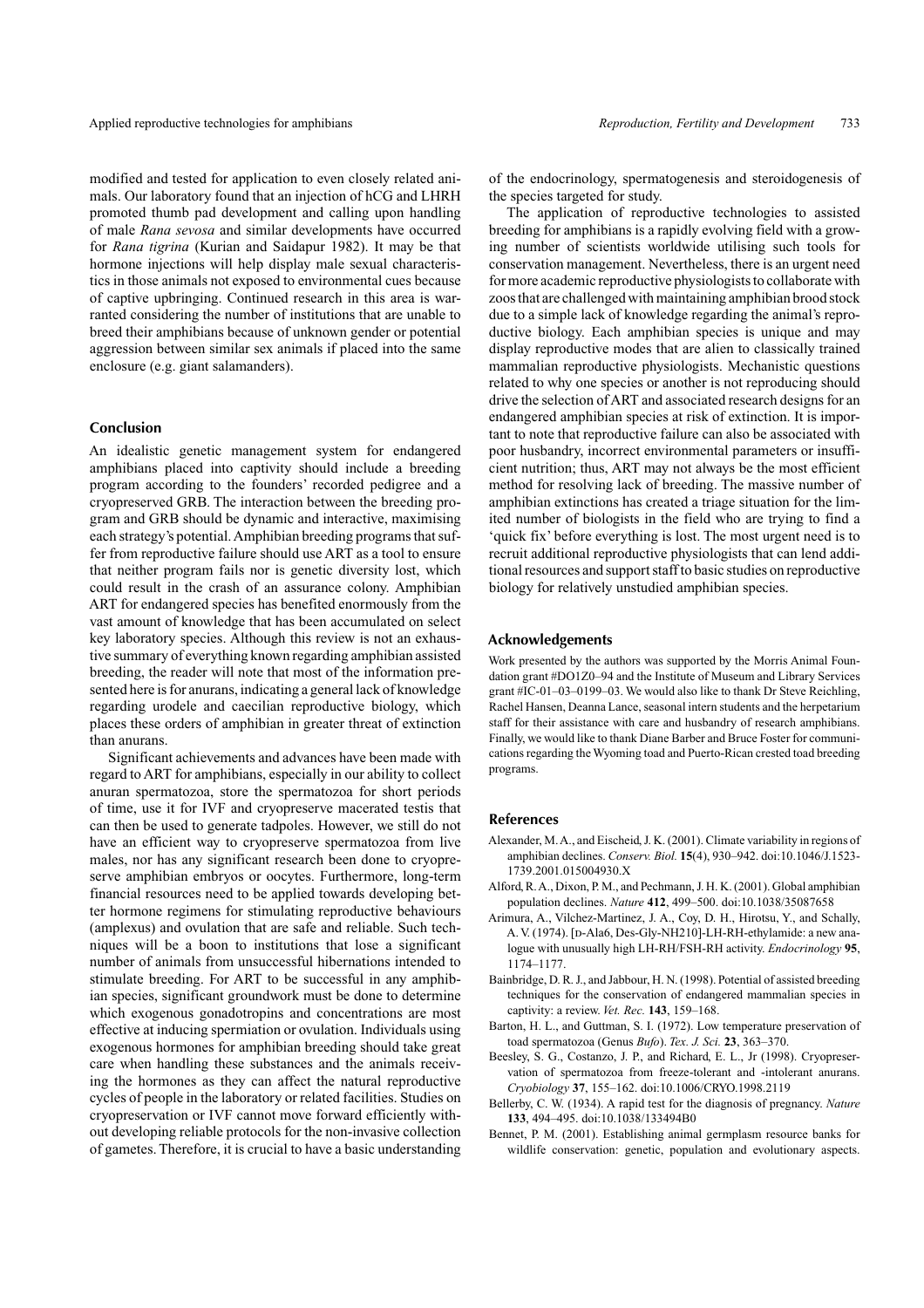In 'Cryobanking the Genetic Resource: Wildlife Conservation for the Future?'. (Eds P. F. Watson and W. V. Holt.) pp. 47–67. (Taylor and Francis: London and New York.)

- Biesinger, D. I., and Miller, D. F. (1952). Seasonal and hormone-induced changes in the testes of *Rana pipiens. Ohio J. Sci.* **52**(3), 169–175.
- Blaustein,A. R., and Belden, L. K. (2005). Ultraviolet radiation. In 'Amphibian Declines: Conservation Status of United States Species'. (Ed. M. Lannoo.) pp. 87–88. (University of California Press: Berkeley, LA.)
- Blaustein, A. R., Kiesecker, J. M., Chivers, D. P., and Anthony, R. G. (1997). Ambient UV-B radiation causes deformities in amphibian embryos. *Proc. Natl. Acad. Sci. USA* **94**(25), 13 735–13 737. doi:10.1073/PNAS.94.25.13735
- Blesbois, E., Seigneurin, F., Grasseau, I., Limouzin, C., Besnard, J., Gourichon, D., Coquerelle, G., Rault, P., and Tixier-Boichard, M. (2007). Semen cryopreservation for *ex situ* management of genetic diversity in chicken: creation of the French avian cryobank. *Poult. Sci.* **86**(3), 555–564.
- Bradley, G. A., Rosen, P. C., Sredl, M. J., Jones, T. R., and Longcore, J. E. (2002). Chytridiomycosis in native Arizona frogs. *J. Wildl. Dis.* **38**(1), 206–212.
- Braz, S.V., Fernandes,A. P., and Báo, S. N. (2004).An ultrastructural study of sperm of the genus *Bufo* (Amphibia, Anura, Bufonidae). *J. Submicrosc. Cytol. Pathol.* **36**(3–4), 257–262.
- Bridges, C. M., and Semlitsch, R. D. (2005*a*). Xenobiotics. In 'Amphibian Declines: Conservation Status of United States Species'. (Ed. M. Lannoo.) pp. 89–92. (University of California Press: Berkeley, LA.)
- Bridges, C. M., and Semlitsch, R. D. (2005*b*). Variation in pesticide tolerance. In 'Amphibian Declines: Conservation Status of United States Species'. (Ed. M. Lannoo.) pp. 93–95. (University of California Press: Berkeley, LA.)
- Briggs, R., and King, T. J. (1952). Transplantation of living nuclei from blastula cells into enucleated frogs eggs. *Proc. Natl. Acad. Sci. USA* **38**, 455–463. doi:10.1073/PNAS.38.5.455
- Browne, R. K., Clulow, J., Mahony, M., and Clark, A. (1998). Successful recovery of motility and fertility of cryopreserved cane toad (*Bufo marinus*) sperm. *Cryobiology* **37**, 339–345. doi:10.1006/CRYO.1998.2129
- Browne, R. K., Clulow, J., and Mahony, M. (2001). Short-term storage of cane toad (*Bufo marinus*) gametes. *Reproduction* **121**, 167–173. doi:10.1530/ REP.0.1210167
- Browne, R. K., Clulow, J., and Mahony, M. (2002*a*).The effect of saccharides on the post-thaw recovery of cane toad (*Bufo marinus*) spermatozoa. *Cryo Letters* **23**, 121–128.
- Browne, R. K., Mahony, M., and Clulow, J. (2002*b*). The short-term storage and cryopreservation of spermatozoa from hylid and myobatrachid frogs. *Cryo Letters* **23**, 129–136.
- Browne, R. K., Davis, J., Pomering, M., and Clulow, J. (2002*c*). Storage of cane toad (*Bufo marinus*) sperm for 6 days at 0◦C with subsequent cryopreservation. *Reprod. Fertil. Dev.* **14**, 267–273. doi:10.1071/ RD01045
- Browne, R. K., Mahony, M., and Clulow, J. (2002*d*). A comparison of sucrose, saline, and saline with egg-yolk diluents on the cryopreservation of cane toad (*Bufo marinus*) sperm. *Cryobiology* **44**, 251–257. doi:10.1016/S0011-2240(02)00031-7
- Browne, R. K., Li, H., Seratt, J., and Kouba, A. J. (2006*a*). Progesterone improves the number and quality of hormone-induced Fowler toad (*Bufo fowleri*) oocytes. *J. Reprod. Biol. Endocrinol.* **4**, 3. doi:10.1186/1477- 7827-4-3
- Browne, R. K., Seratt, J., Vance, C. K., and Kouba, A. J. (2006*b*). Hormonal priming, induction of ovulation and *in vitro* fertilization of the endangered Wyoming toad (*Bufo baxteri*). *J. Reprod. Biol. Endocrinol.* **4**, 34. doi:10.1186/1477-7827-4-34
- Brun, R. (1975). Oocyte maturation *in vitro*: contribution of the oviduct to total maturation in *Xenopus laevis. Experientia* **31**(11), 1275–1276. doi:10.1007/BF01945777
- Buchholz, D. R., Fu, L., and Shi, Y. B. (2004). Cryopreservation of *Xenopus* transgenic lines. *Mol. Reprod. Dev.* **67**(1), 65–69. doi:10.1002/ MRD.20005
- Cabada, M. O. (1975). Sperm concentration and fertilization rate in *Bufo arenarum* (Amphibian: Anura). *J. Exp. Biol.* **62**, 481–486.
- Carey, C., Heyer, W. R., Wilkinson, J., Alford, R. A., Arntzen, J. W., *et al*. (2001). Amphibian declines and environmental change: use of remotesensing data to identify environmental correlates. *Conserv. Biol.* **15**(4), 903–913. doi:10.1046/J.1523-1739.2001.015004903.X
- Clulow, J., Mahony, M., Browne, R., Pomering, M., and Clark, A. (1999). Applications of assisted reproductive technologies (ART) to endangered amphibian species. In 'Declines and Disappearance of Australian Frogs'. (Ed. A. Campbell.) pp. 219–225. (Environment Australia: Canberra.)
- Comizzoli, P., Mermillod, P., and Maugut, R. (2000). Reproductive biotechnologies for endangered mammalian species. *Reprod. Nutr. Dev.* **40**, 493–504. doi:10.1051/RND:2000113
- Costanzo, J. P., Mugnano, J. A., Wehrheim, H. M., and Richard, E. L., Jr (1998). Osmotic and freezing tolerance in spermatozoa of freeze-tolerant and -intolerant frogs. *Am. J. Physiol.* **275**, 713–719.
- Crump, D., Lean, D., and Trudeau, V. L. (2001). Octylphenol and UV-B radiation alter larval development and hypothalamic expression in the leopard frog (*Rana pipiens*). *Environ. Health Perspect.* **110**(3), 277–284.
- Curry, M. R. (2000). Cryopreservation of semen from domestic livestock. *Rev. Reprod.* **5**, 46–52. doi:10.1530/ROR.0.0050046
- de Meeus, T., Prugnolle, F., and Agnew, P. (2007). Asexual reproduction: genetics and evolutionary aspects. *Cell Mol. Life Sci.* **64**, 1355–1372. doi:10.1007/S00018-007-6515-2
- Di Berardino, M. A. (2006). Origin and progress of nuclear transfer in nonmammalian animals. *Methods Mol. Biol.* **348**, 3–31. doi:10.1007/978-1- 59745-154-3\_1
- Dong, Q., Huang, C., Eudeline, B., and Tiersch, T. R. (2005). Systematic factor optimization for cryopreservation of shipped sperm samples of diploid Pacific oysters, *Crassostrea gigas. Cryobiology* **51**, 176–197. doi:10.1016/J.CRYOBIOL.2005.06.007
- Dreitz, V. J. (2006). Issues in species recovery: an example based on the Wyoming toad. *Bioscience* **56**(9), 765–771. doi:10.1641/0006- 3568(2006)56[765:IISRAE]2.0.CO;2
- Duellman, W. E., and Trueb, L. (1986). Enemies and defense. In 'Biology of Amphibians'. pp. 241–260. (The Johns-Hopkins University Press: Baltimore.)
- Easley, K. A., Culley, D. D., Jr, Horseman, N. D., and Penkala, J. E. (1979). Environmental influences on hormonally induced spermiation of the bullfrog, *Rana catesbeiana. J. Exp. Zool.* **207**, 407–416. doi:10.1002/ JEZ.1402070309
- Edwards, D. L., Mahony, M. J., and Clulow, J. (2004). Effect of sperm concentration, medium osmolality and oocyte storage on artificial fertilization success in a myobatrachid frog (*Limnodynastes tasmaniensis*). *Reprod. Fertil. Dev.* **16**, 347–354. doi:10.1071/RD02079
- Elinson, R. P. (1986). Fertilization in amphibians: the ancestry of the block to polyspermy. *Int. Rev. Cytol.* **101**, 59–100. doi:10.1016/S0074- 7696(08)60246-6
- Elsdale, T. R., Gurdon, J. B., and Fischberg, M. (1960). A description of the technique for nuclear transplantation in *Xenopus laevis. J. Embryol. Exp. Morphol.* **8**, 437–444.
- Fitzsimmons, C., McLaughlin, E. A., Mahony, M. J., and Clulow, J. (2007). Optimisation of handling, activation and assessment procedures for *Bufo marinus* spermatozoa. *Reprod. Fertil. Dev.* **19**, 594–601. doi:10.1071/ RD06124
- Fulton, J. E. (2006). Avian genetic stock preservation: an industry perspective. *Poult. Sci.* **85**(2), 227–231.
- Galli-Mainini, C. (1947). Pregnancy test using the male toad. *J. Clin. Endocrinol. Metab.* **7**, 653–658.
- Galli-Mainini, C. (1948). Pregnancy test using the male *Batrachia. J. Am. Med. Assoc.* **138**, 121.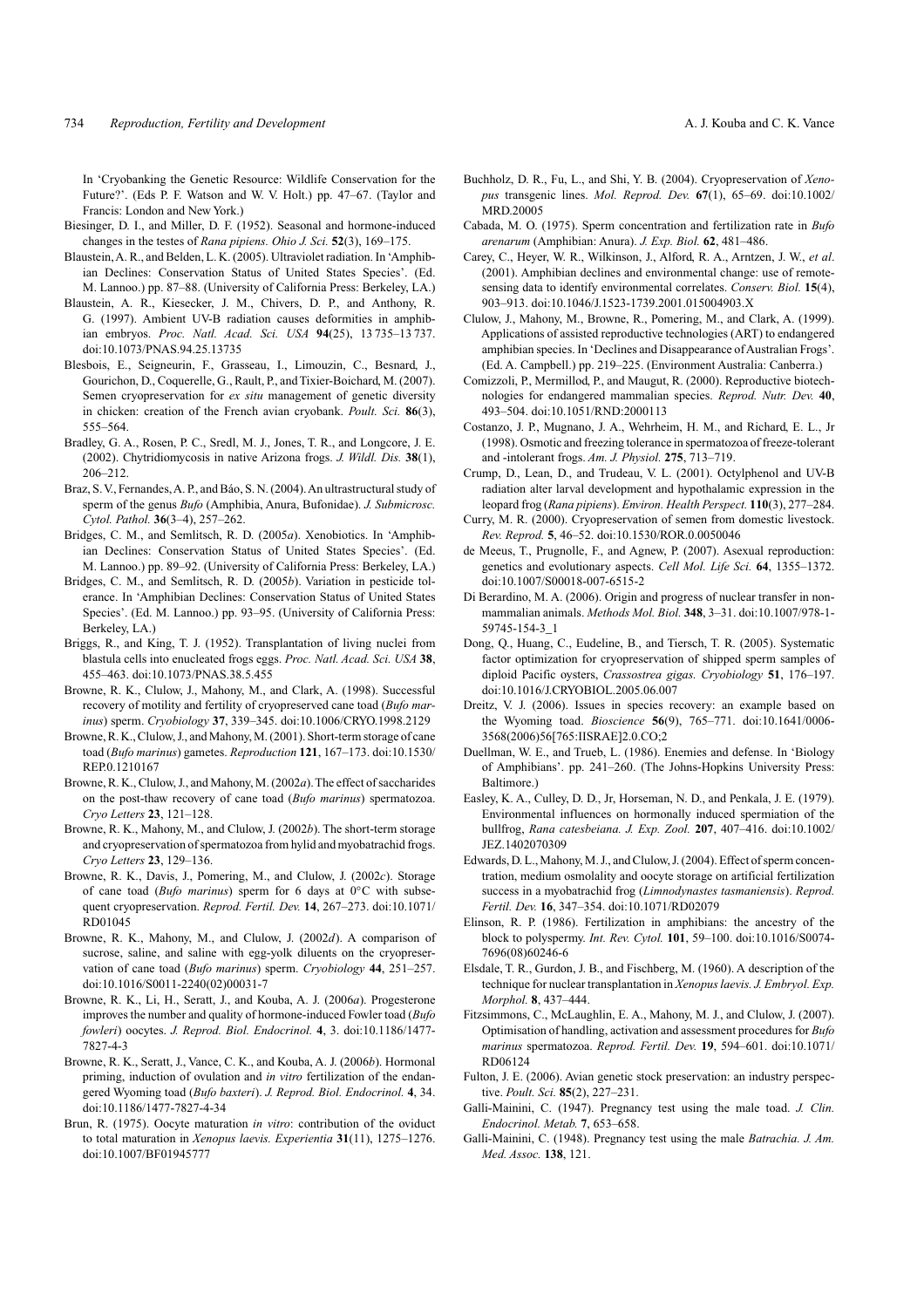Applied reproductive technologies for amphibians *Reproduction, Fertility and Development* 735

- Gascon, C., Collins, J. P., Moore, R. D., Church, D. R., McKay, J. E., and Mendelson, J. R., III (Eds) (2007). 'Amphibian Conservation Action Plan.'(IUCN/SSC Amphibian Specialist Group: Gland, Switzerland and Cambridge, UK.)
- George, J. M., Smita, M., Kadalmani, B., Girija, R., Oommen, O. V., and Akbarsha, M. A. (2005). Contribution of the secretory material of caecilian (Amphibian: Gymnophiona) male mullerian gland to motility of sperm: a study in *Uraeotyphlus narayani*. *J. Morphol.* **263**, 227–237. doi:10.1002/JMOR.10300
- Goncharov, B. F., Shubravy, O. I., Serbinova, I. A., and Uteshev, V. K. (1989). The USSR programme for breeding amphibians, including rare and endangered species. *Int. Zoo Yearb.* **28**, 10–21. doi:10.1111/J.1748- 1090.1988.TB01009.X
- Graham, L. H., Byers, A. P., Armstrong, D. L., Loskutoff, N. M., Swanson, W. F., Wildt, D. E., and Brown, J. L. (2006). Natural and gonadotropin-induced ovarian activity in tigers (*Panthera tigris*) assessed by faecal steroid analyses. *Gen. Comp. Endocrinol.* **147**(3), 362–370. doi:10.1016/J.YGCEN.2006.02.008
- Green, D. M. (2005). Biology of amphibian declines. In 'Amphibian Declines: Conservation Status of United States Species'. (Ed. M. Lannoo.) pp. 28–33. (University of California Press: Berkeley, LA.)
- Griffiths, R. A., and Pavajeau, L. (2008). Captive breeding, reintroduction, and the conservation of amphibians. *Conserv. Biol.* **22**(4), 852–861. doi:10.1111/J.1523-1739.2008.00967.X
- Guenther, J. F., Seki, S., Kleinhans, F. W., Edashige, K., Roberts, D. M., and Mazur, P. (2006). Extra- and intra-cellular ice formation in stage I and II *Xenopus laevis* oocytes. *Cryobiology* **52**, 401–416. doi:10.1016/ J.CRYOBIOL.2006.02.002
- Hagedorn, M., Peterson, A., Mazur, P., and Kleinhans, F. W. (2004). High ice-nucleation temperature of zebrafish embryos: slow-freezing is not an option. *Cryobiology* **49**, 181–189. doi:10.1016/J.CRYOBIOL. 2004.07.001
- Hakkinen, J., Pasanen, S., and Kukkonen, J. V. (2001). The effects of solar UV-B radiation on embryonic mortality and development in three boreal anurans (*Rana temporaria*, *Rana arvalis* and *Bufo bufo*). *Chemosphere* **44**(3), 441–446. doi:10.1016/S0045-6535(00)00295-2
- Hayes, T. B., Collins, A., Lee, M., Mendoza, M., Noriega, N., Stuart, A. A., and Vonk, A. (2002). Hermaphroditic, demasculinised frogs after exposure to the herbicide atrazine at low ecologically relevant doses. *Proc. Natl. Acad. Sci. USA* **99**(8), 5476–5480. doi:10.1073/PNAS.082121499
- Hirsch, N., Zimmerman, L. B., and Grainger, R. M. (2002). *Xenopus*, the next generation: *X. tropicalis* genetics and genomics. *Dev. Dyn.* **225**, 422–433. doi:10.1002/DVDY.10178
- Hodges, J. K. (2001). Reproductive technologies necessary for successful application of genetic resource banking. In 'Cryobanking the Genetic Resource: Wildlife Conservation for the Future?'. (Eds P. F. Watson and W. V. Holt.) pp. 85–112. (Taylor and Francis: London and New York.)
- Hollinger, T. G., and Corton, G. L. (1980). Artificial fertilisation of gametes from the South African clawed frog, *Xenopus laevis. Gamete Res.* **3**, 45–57. doi:10.1002/MRD.1120030106
- Holt, W. V. (2001). Genetic resource banking and maintaining biodiversity. In 'Cryobanking the Genetic Resource: Wildlife Conservation for the Future?'. (Eds P. F. Watson and W.V. Holt.) pp. 9–20. (Taylor and Francis: London and New York.)
- Holt, W. V., Bennett, P. M., and Volobouev, V. (1996). Genetic resource banks in wildlife conservation. *J. Zool. (Lond.)* **238**, 531–544.
- Holt, W. V., Pickard, A. R., and Prather, R. S. (2004). Wildlife conservation and reproductive cloning. *Reproduction* **127**(3), 317–324. doi:10.1530/ REP.1.00074
- Howard, J. G., and Wildt, D. E. (2009). Approaches and efficacy of artificial insemination in felids and mustelids. *Theriogenology* **71**(1), 130–148. doi:10.1016/J.THERIOGENOLOGY.2008.09.046
- Howard, J., Marinari, P. E., and Wildt, D. E. (2003). Black-footed ferret: model for assisted reproductive technologies contributing to *in situ*

conservation. In 'Reproductive Science and Integrated Conservation'. (Eds W.V. Holt,A. R. Pickard, J. C. Rodger and D. E. Wildt.) pp. 249–266. (Cambridge University Press: Cambridge.)

- Iimori, E., D'Occhio, M. J., Lisle, A. T., and Johnston, S. D. (2005). Testosterone secretion and pharmacological spermatozoal recovery in the cane toad. *Anim. Reprod. Sci.* **90**, 163–173. doi:10.1016/J.ANIREPROSCI. 2005.01.010
- Ishihara, K., Hosono, J., Kanatani, H., and Katagari, C. (1984). Toad egg jelly as a source of divalent cations essential for fertilisation. *Dev. Biol.* **105**(2), 435–442. doi:10.1016/0012-1606(84)90300-2
- IUCN, Conservation International, and NatureServe (2006). 'Global Amphibian Assessment.' Available at: www.globalamphibians.org [Accessed 4 May 2006].
- Johnson, C. J., Vance, C. K., Roth, T. L., and Kouba, A. J. (2002). Oviposition and ultrasound monitoring of American toads (*Bufo americanus*) treated with exogenous hormones. In 'Proceedings of theAmericanAssociation of Zoo Veterinarians Meeting, Milwaukee, WI, 5–10 October'. pp. 299–301.
- Kaurova, S. A., Uteshev, V. K., Chekurova, N. R., and Gakhova, E. N. (1997). Cryopreservation of testis of frog *Rana temporaria*. *Infusionsther. Transfusiosmed.* **24**, 378.
- Kawamoto, T., Narita, T., Isowa, K., Aoki, H., Hayashi, M., Komaru, A., and Ohta, H. (2007). Effects of cryopreservation methods on postthaw motility of spermatozoa from the Japanese pearl oyster, *Pinctada fucata martensii. Cryobiology* **54**, 19–26. doi:10.1016/J.CRYOBIOL. 2006.10.190
- Kiesecker, J. M., Blaustein, A. R., and Belden, L. K. (2001). Complex causes of amphibian population declines. *Nature* **410**(6829), 681–684. doi:10.1038/35070552
- Kikyo, N., and Wolffe, A. P. (2002). Reprogramming nuclei: insights from cloning, nuclear transfer and heterokaryons. *J. Cell Sci.* **113**, 11–20.
- King, T. J. (1966). Nuclear transplantation in amphibian. In 'Methods in Cell Physiology. Vol. 2'. (Ed. D. M. Prescott.) pp. 1–36. (Academic Press: New York.)
- Kleinhans, F. W., Guenther, J. F., Roberts, D. M., and Mazur, P. (2006). Analysis of intracellular ice nucleation in *Xenopus* oocytes by differential scanning calorimetry. *Cryobiology* **52**, 128–138. doi:10.1016/ J.CRYOBIOL.2005.10.008
- Komen, H., and Thorgaard, G. H. (2007).Androgenesis, gynogenesis and the production of clones in fish: a review. *Aquaculture* **269**(1–4), 150–173. doi:10.1016/J.AQUACULTURE.2007.05.009
- Kouba, A. J., Vance, C. K., and Willis, E. (2009). Artificial fertilisation for amphibian conservation: current knowledge and future considerations. *Theriogenology* **71**, 214–227. doi:10.1016/J.THERIOGENOLOGY. 2008.09.055
- Kouba, A. J., Vance, C. K., Frommeyer, M. A., and Roth, T. L. (2003). Structural and functional aspects of *Bufo americanus* spermatozoa: effects of inactivation and reactivation. *J. Exp. Zool.* **295A**, 172–182. doi:10.1002/ JEZ.A.10192
- Krapf, D., Visconti, P. E., Arranz, S. E., and Cabada, M. O. (2007). Egg water from the amphibian *Bufo arenarum* induces capacitation-like changes in homologous spermatozoa. *Dev. Biol.* **306**, 516–524. doi:10.1016/ J.YDBIO.2007.03.030
- Kurian, T., and Saidapur, S. K. (1982). Comparative effects of hCG & PMSG on spermatogenesis, Leydig cells & thump pads of the frog, *Rana tigrina* (Daud), during post-breeding regression. *Indian J. Exp. Biol.* **20**, 577–581.
- Lahnsteiner, F., Berger, B., Horvath, A., Urbanyi, B., and Weismann, T. (2000). Cryopreservation of spermatozoa in cyprinid fishes. *Theriogenology* **54**, 1477–1498. doi:10.1016/S0093-691X(00)00469-6
- Lam, T. J. (1982). Applications of endocrinology to fish culture. *Can. J. Fish. Aquat. Sci.* **39**, 111–137. doi:10.1139/F82-013
- Lam, T. J., Pandey, S., and Hoar, W. S. (1975). Induction of ovulation in goldfish by synthetic luteinizing hormone-releasing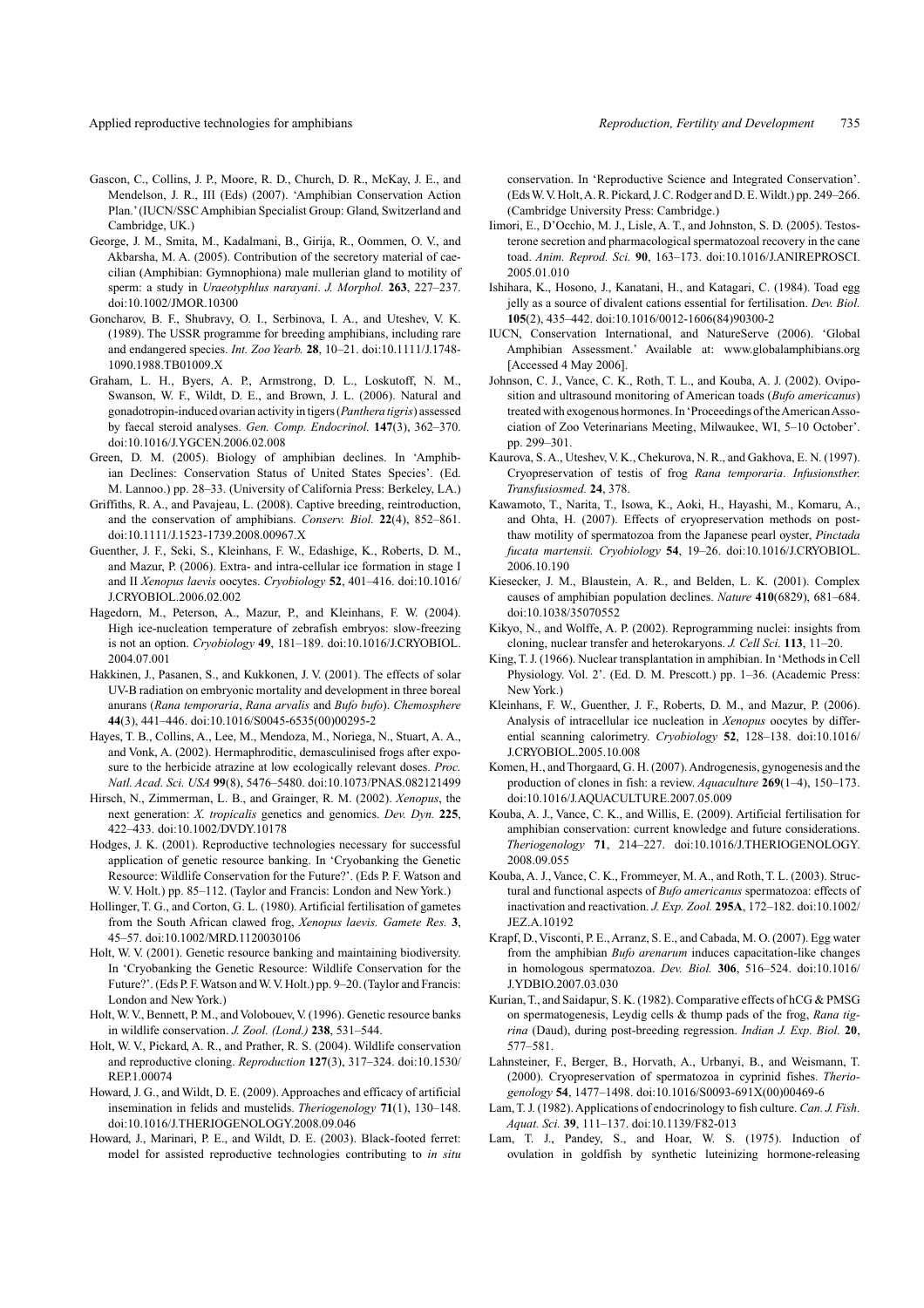hormone (LH-RH). *Can. J. Zool.* **53**(8), 1189–1192. doi:10.1139/ Z75-140

- Lentini, A. (2002). Reproduction. In 'Puerto Rican Crested Toad Husbandry Manual'. American Association of Zoos and Aquariums (AZA) Amphibian Taxon Advisory Group (www.aza.org).
- Long, J. A. (2006). Avian semen cryopreservation: what are the biological challenges? *Poult. Sci.* **85**(2), 232–236.
- Luyet, B. J., and Hodapp, E. L. (1938). Revival of frog's spermatozoa vitrified in liquid air. *Proc. Soc. Exp. Biol. Med.* **39**, 433–434.
- Masui, Y., and Clarke, H. J. (1979). Oocyte maturation. *Int. Rev. Cytol.* **57**, 185–282. doi:10.1016/S0074-7696(08)61464-3
- McKinnell, R. G., Picciano, D. J., and Kriegg, R. E. (1976). Fertilisation and development of frog eggs after repeated spermiation induced by human chorionic gonadotropin. *Lab. Anim. Sci.* **26**(6), 932–935.
- Michael, S. F., and Jones, C. (2004). Cryopreservation of spermatozoa of the terrestrial Puerto Rican frog, *Eleutherodactylus coqui. Cryobiology* **48**, 90–94. doi:10.1016/J.CRYOBIOL.2003.11.001
- Moore, J. A. (1955). Abnormal combinations of nuclear and cytoplasmic systems in frogs and toads. *Adv. Genet.* **7**, 139–182. doi:10.1016/S0065- 2660(08)60095-4
- Mugnano, J. A., Costanzo, J. P., Beesley, S. G., and Richard, E. R., Jr (1998). Evaluation of glycerol and dimethyl sulphoxide for the cryopreservation of spermatozoa from the wood frog (*Rana sylvatica*). *Cryo Letters* **19**, 249–254.
- Nace, G. W., Richards, C. M., and Asher, J. H. (1970). Parthenogenesis and genetic variability. I. Linkage and inbreeding estimations in the frog, *Rana pipiens. Genetics* **66**, 349–368.
- Norris, D. O. (2007). III. Tropic hormones of the adenohypophysis. In 'Vetebrate Endocrinology'. 4th edn. (Ed. D. O. Norris.) pp. 125–140. (Academic Press: San Diego.)
- Obringer, A. R., O'Brien, J. K., Saunders, R. L., Yamamoto, K., Kikuyama, S., and Roth, T. L. (2000). Characterisation of the spermiation response, luteinizing hormone release and sperm quality in the American toad (*Bufo americanus*) and the endangered Wyoming toad (*Bufo baxteri*). *Reprod. Fertil. Dev.* **12**, 51–58. doi:10.1071/RD00056
- Olson, J. H., and Chandler, D. E. (1999). *Xenopus laevis* egg jelly contains small proteins that are essential to fertilisation. *Dev. Biol.* **210**, 401–410. doi:10.1006/DBIO.1999.9281
- Pessier, A. P., Nichols, D. K., Longcore, J. E., and Fuller, M. S. (1999). Cutaneous chytridiomycosis in poison dart frogs (Dendrobates spp.) and White's tree frog (*Litoria caerulea*). *J. Vet. Diagnostic Investigation* **11**, 194–199.
- Polge, C., Smith,A. U., and Parkes,A. S. (1949). Revival of spermatozoa after vitrification and dehydration at low temperatures. *Nature* **164**, 666–676. doi:10.1038/164666A0
- Pozzi, A. G., Rosemblit, C., and Ceballos, N. R. (2006). Effect of human gonadotropins on spermiation and androgen biosynthesis in the testis of the toad *Bufo arenarum* (Amphibia, Anura). *J. Exp. Zool.* **305A**(1), 96–102. doi:10.1002/JEZ.A.254
- Prather, R. S., Barnes, F. L., Sims, M. M., Robl, J. M., Eyestone, W. H., and First, N. L. (1987). Nuclear transplantation in the bovine embryo: assessment of donor nuclei and recipient oocyte. *Biol. Reprod.* **37**(4), 859–866. doi:10.1095/BIOLREPROD37.4.859
- Pukazhenthi, B., and Wildt, D. (2004). Which reproductive technologies are most relevant to studying, managing and conserving wildlife? *Reprod. Fertil. Dev.* **16**, 33–46. doi:10.1071/RD03076
- Rabb, G. B. (1999). The amphibian crisis. In 'Proceedings of the Seventh World Conference on Breeding Endangered Species: Linking Zoos and Field Research to Advance Conservation'. (Eds T. L. Roth, W. F. Swanson and L. K. Blattman.) pp. 23–30. (Cincinnati Zoo and Botanical Garden: Cincinnati.)
- Reaser, J. K., and Blaustein, A. (2005). Repercussions of global change. In 'Amphibian Declines: Conservation Status of United States

Species'. (Ed. M. Lannoo.) pp. 60–63. (University of California Press:

- Berkeley, LA.) Roth, T. L., and Obringer, A. R. (2003). Reproductive research and the worldwide amphibian extinction crisis. In 'Reproductive Science and Integrated Conservation'. (Eds W.V. Holt,A. R. Pickard, J. C. Rodger and D. E. Wildt.) pp. 359–374. (Cambridge University Press: Cambridge.)
- Rowson, A. D., Obringer, A. R., and Roth, T. L. (2001). Non-invasive treatments of lutuenizing hormone-releasing hormone for inducing spermiation in American (*Bufo americanus*) and Gulf coast (*Bufo valliceps*) toads. *Zoo Biol.* **20**, 63–74. doi:10.1002/ZOO.1007
- Rugh, R. (1965). 'Experimental Embryology: Techniques and Procedures.' 3rd edn. (Burgess Publishing Co.: Minneapolis.)
- Ryder, O. A., McLaren, A., Brenner, S., Zhang, Y. P., and Benirschke, K. (2000). DNA banks for endangered species. *Science* **288**, 275–277. doi:10.1126/SCIENCE.288.5464.275
- Sargent, M. G., and Mohun, T. J. (2005). Cryopreservation of sperm of *Xenopus laevis* and *Xenopus tropicalis. Genesis* **41**, 41–46. doi:10.1002/ GENE.20092
- Schuetz, A. W. (1971). *In vitro* induction of ovulation and oocyte maturation in *Rana pipiens* ovarian follicles: effects of steroidal and non-steroidal hormones. *J. Exp. Zool.* **178**, 377–385. doi:10.1002/JEZ.1401780313
- Schultz, T. W., and Dawson, D. A. (2003). Housing and husbandry of *Xenopus* for oocyte production. *Lab. Anim.* **32**, 34–39. doi:10.1038/ LABAN0203-34
- Shapiro, H. A., and Zwarenstein, H. (1934). A rapid test for pregnancy on *Xenopus laevis*. *Nature* **133**, 762. doi:10.1038/133762A0
- Shaver, J. R. (1953). Studies on the initiation of cleavage in the frog egg. *J. Exp. Zool.* **122**, 169–192. doi:10.1002/JEZ.1401220110
- Signoret, J., Briggs, R., and Humphrey, R. R. (1962). Nuclear transplantation in the axolotl. *Dev. Biol.* **4**, 134–164. doi:10.1016/0012-1606(62) 90037-4
- Soule, M. E. (1991). Conservation tactics for a constant crisis. *Science* **253**, 744–750. doi:10.1126/SCIENCE.253.5021.744
- Sparling, D. W., Fellers, G. M., and McConnell, L. L. (2001). Pesticides and amphibian population declines in California, USA. *Environ. Toxicol. Chem.* **20**, 1591–1595. doi:10.1897/1551-5028(2001)020 *<*1591:PAAPDI*>*2.0.CO;2
- Spencer, B. (2002). Reproduction. In 'Puerto Rican Crested Toad Husbandry Manual'. American Association of Zoos and Aquariums (AZA) Amphibian Taxon Advisory Group (www.aza.org).
- Stallard, R. F. (2001). Possible environmental factors underlying amphibian decline in eastern Puerto Rico: analysis of U.S. government data archives. *Conserv. Biol.* **15**(4), 943–953. doi:10.1046/J.1523-1739.2001. 015004943.X
- Subcommittee on Amphibian Standards (1996). 'Amphibians: Guidelines for the Breeding, Care, and Management of Laboratory Animals.' (Eds Committee on Standards, National Research Council.) (National Academy Press Inc.: Washington, DC.) Available at: http://books.nap. edu/html/amphibian.
- Swanson, W. F. (2006). Application of assisted reproduction for population management in felids: the potential and reality for conservation of small cats. *Theriogenology* **66**, 49–58. doi:10.1016/J.THERIOGENOLOGY. 2006.03.024
- Swanson, W. F., Horohov, D. W., and Godke, R. A. (1995). Production of exogenous gonadotropin-neutralising immunoglobulins in cats following repeated eCG/hCG treatment and relevance for assisted reproduction in felids. *J. Reprod. Fertil.* **105**, 35–41. doi:10.1530/JRF.0. 1050035
- Swanson, W. F., Wolfe, B. A., Brown, J. L., Martin-Jimenez, T., Riviere, J. E., and Roth,T. L. (1997). Pharmacokinetics and ovarian-stimulatory effects of equine and human chorionic gonadotropins administered singly and in combination in the domestic cat. *Biol. Reprod.* **57**, 295–302. doi:10.1095/BIOLREPROD57.2.295